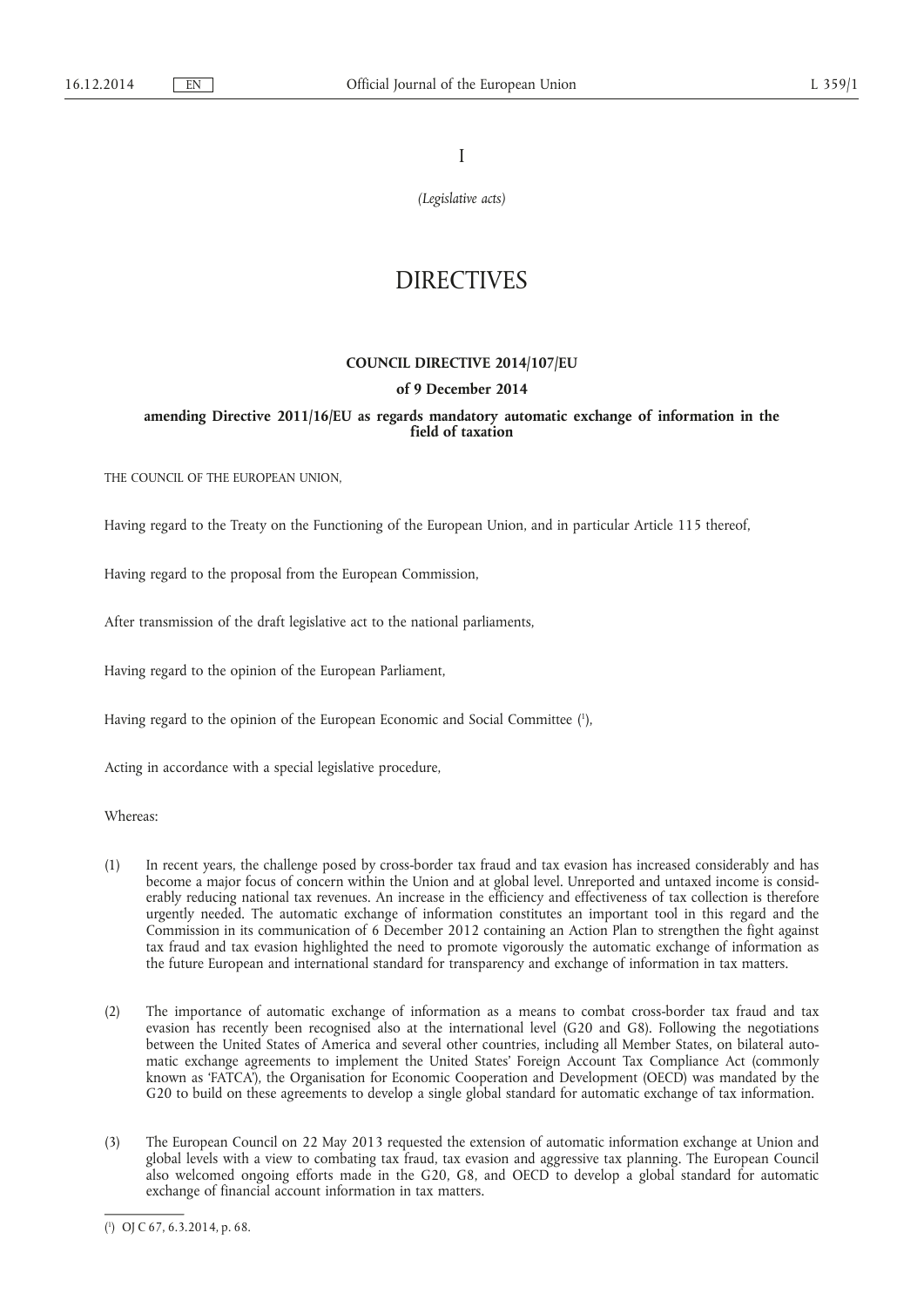- (4) In February 2014, the OECD released the main elements of a global standard for automatic exchange of financial account information in tax matters, namely a Model Competent Authority Agreement and a Common Reporting Standard, which were subsequently endorsed by the G20 Finance Ministers and Central Bank Governors. In July 2014, the OECD Council released the full global standard, including its remaining elements, namely the Commentaries on the Model Competent Authority Agreement and Common Reporting Standard and the Information Technology Modalities for implementing the global standard. The entire global standard package was endorsed by G20 Finance Ministers and Central Bank Governors in September 2014.
- (5) Council Directive 2011/16/EU ( 1 ) already provides for the mandatory automatic exchange of information between Member States on certain categories of income and capital, mainly of a non-financial nature, that taxpayers hold in Member States other than their State of residence. It also establishes a step-by-step approach to reinforcing automatic exchange of information by its progressive extension to new categories of income and capital and the removal of the condition that the information only has to be exchanged if available. Currently, given the increased opportunities to invest abroad in a wide range of financial products, the existing Union and international administrative cooperation instruments in the field of taxation have become less effective in combating cross-border tax fraud and evasion.
- (6) As highlighted by the request of the European Council, it is appropriate to bring forward the extension of automatic information exchange already envisaged in Article 8(5) of Directive 2011/16/EU with respect to residents in other Member States. A Union initiative will ensure a coherent, consistent and comprehensive Union-wide approach to the automatic exchange of information in the internal market which would lead to cost savings both for tax administrations and economic operators.
- (7) The fact that Member States have concluded or are close to concluding agreements with the United States of America relating to FATCA means that those Member States are providing or will provide for wider cooperation within the meaning of Article 19 of Directive 2011/16/EU, and are or will be under an obligation to provide such wider cooperation to other Member States as well.
- (8) The conclusion of parallel and uncoordinated agreements by Member States under Article 19 of Directive 2011/16/EU could lead to distortions that would be detrimental to the smooth functioning of the internal market. Expanded automatic information exchange on the basis of a Union-wide legislative instrument would obviate the need for Member States to invoke that Article, with a view to concluding bilateral or multilateral agreements that may be considered appropriate on the same subject in the absence of relevant Union legislation.
- (9) In order to minimise costs and administrative burdens both for tax administrations and for economic operators, it is also crucial to ensure that the expanded scope of automatic exchange of information within the Union is in line with international developments. To achieve this objective, Member States should require their Financial Institutions to implement reporting and due diligence rules which are fully consistent with those set out in the Common Reporting Standard developed by the OECD. Moreover, the scope of Article 8 of Directive 2011/16/EU should be extended to include the same information covered by the OECD Model Competent Authority Agreement and Common Reporting Standard. It is expected that each Member State would have only one single list of domestically-defined Non-Reporting Financial Institutions and Excluded Accounts that it would use both when implementing this Directive and for the application of other agreements implementing the global standard.
- (10) The categories of Reporting Financial Institutions and Reportable Accounts covered by this Directive are designed to limit the opportunities for taxpayers to avoid being reported by shifting assets to Financial Institutions or investing in financial products that are outside the scope of this Directive. However, certain Financial Institutions and accounts that present a low risk of being used to evade tax should be excluded from the scope of this Directive. Thresholds should not be generally included in this Directive as they could be easily circumvented by splitting accounts into different Financial Institutions. The financial information which is required to be reported and exchanged should concern not only all relevant income (interests, dividends and similar types of income) but also account balances and sale proceeds from Financial Assets, in order to address situations where a taxpayer seeks to hide capital that in itself represents income or assets with regard to which tax has been evaded. Therefore, the processing of information under this Directive is necessary and proportionate for the purpose of enabling Member States' tax administrations to correctly and unequivocally identify the taxpayers concerned, to administer and enforce their tax laws in cross-border situations, to assess the likelihood of tax evasion being perpetrated, and to avoid unnecessary further investigations.

<sup>(</sup> 1 ) Council Directive 2011/16/EU of 15 February 2011 on administrative cooperation in the field of taxation and repealing Directive 77/799/EEC (OJ L 64, 11.3.2011, p. 1).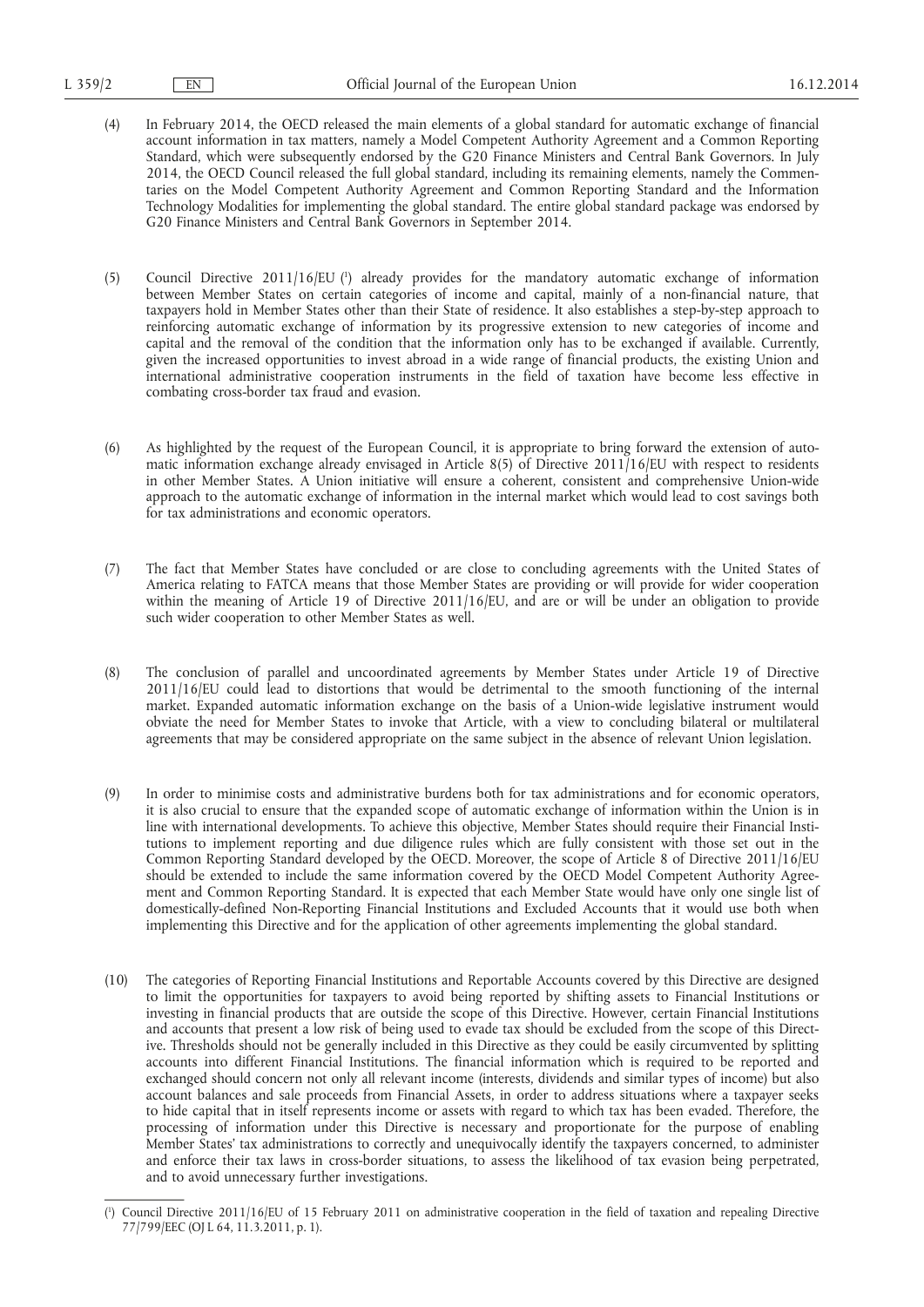- (11) Reporting Financial Institutions could meet their information obligations towards individual Reportable Persons by following the detailed arrangements on communication, including its frequency, provided for by their internal procedures in accordance with their domestic law.
- (12) Reporting Financial Institutions, sending Member States and receiving Member States, in their capacity as data controllers, should retain information processed in accordance with this Directive for no longer than necessary to achieve the purposes thereof. Given the differences in Member States' legislation, the maximum retention period should be set by reference to the statute of limitations provided by each data controller's domestic tax legislation.
- (13) In implementing this Directive, Member States should use the Commentaries on the Model Competent Authority Agreement and Common Reporting Standard, developed by the OECD, as a source of illustration or interpretation and in order to ensure consistency in application across Member States. Union action in this area should continue to take particular account of future developments at OECD level.
- (14) The condition that automatic exchange may be subject to the availability of the information requested as provided for in Article 8(1) of Directive 2011/16/EU should not apply to the new items as introduced by this Directive into Directive 2011/16/EU.
- (15) The reference to a threshold in Article 8(3) of Directive 2011/16/EU should be removed since such a threshold does not appear to be manageable in practice.
- (16) The review of the condition of availability to be undertaken in 2017 should be extended to all the five categories referred to in Article 8(1) of Directive 2011/16/EU, so that the case for exchange of information by all Member States on all those categories could be examined.
- (17) This Directive respects the fundamental rights and observes the principles which are recognised in particular by the Charter of Fundamental Rights of the European Union, including the right to the protection of personal data.
- (18) Since the objective of this Directive, namely the efficient administrative cooperation between Member States under conditions compatible with the proper functioning of the internal market, cannot be sufficiently achieved by the Member States but can rather, by reason of the uniformity and effectiveness required, be better achieved at Union level, the Union may adopt measures, in accordance with the principle of subsidiarity as set out in Article 5 of the Treaty on European Union. In accordance with the principle of proportionality, as set out in that Article, this Directive does not go beyond what is necessary in order to achieve that objective.
- (19) In view of existing structural differences, Austria should be allowed to exchange information automatically under this Directive for the first time by 30 September 2018 instead of 30 September 2017.
- (20) Directive 2011/16/EU should therefore be amended accordingly,

HAS ADOPTED THIS DIRECTIVE:

*Article 1* 

Directive 2011/16/EU is amended as follows:

- (1) In Article 3, point 9 is replaced by the following:
	- '9. "automatic exchange" means the systematic communication of predefined information on residents in other Member States to the relevant Member State of residence, without prior request, at pre-established regular intervals. In the context of Article 8, available information refers to information in the tax files of the Member State communicating the information, which is retrievable in accordance with the procedures for gathering and processing information in that Member State. In the context of Article 8(3a), Article 8(7a), Article 21(2) and Article 25(2) and (3) any capitalised term shall have the meaning that it has under the corresponding definitions set out in Annex I.'.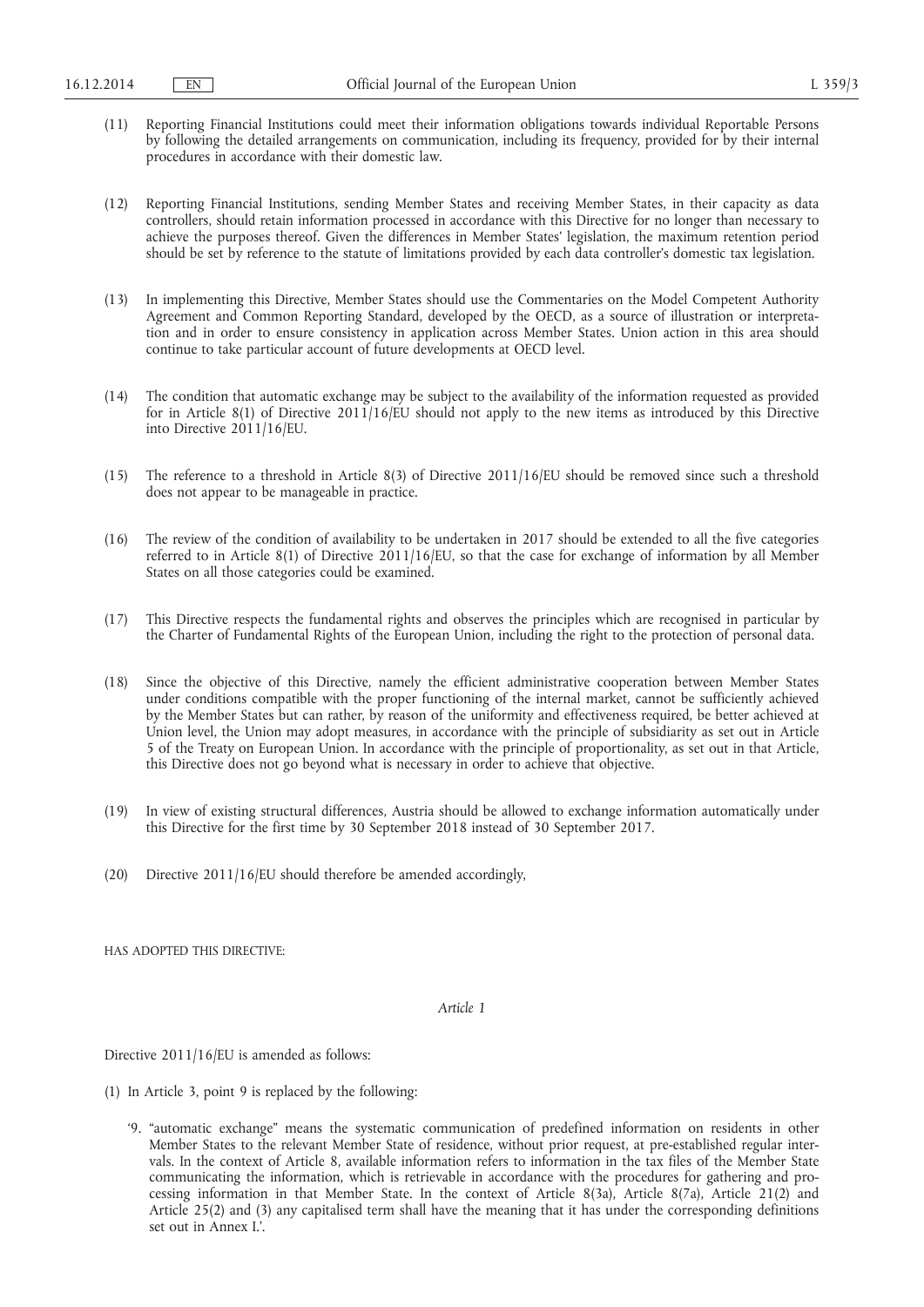(2) Article 8 is amended as follows:

(a) Paragraph 3 is replaced by the following:

The competent authority of a Member State may indicate to the competent authority of any other Member State that it does not wish to receive information on one or several of the categories of income and capital referred to in paragraph 1. It shall also inform the Commission thereof.

A Member State may be considered as not wishing to receive information in accordance with paragraph 1, if it does not inform the Commission of any single category in respect of which it has information available.';

(b) the following paragraph is inserted:

'3a. Each Member State shall take the necessary measures to require its Reporting Financial Institutions to perform the reporting and due diligence rules included in Annexes I and II and to ensure effective implementation of, and compliance with, such rules in accordance with Section IX of Annex I.

Pursuant to the applicable reporting and due diligence rules contained in Annexes I and II, the competent authority of each Member State shall, by automatic exchange, communicate within the deadline laid down in point (b) of paragraph 6 to the competent authority of any other Member State, the following information regarding taxable periods as from 1 January 2016 concerning a Reportable Account:

- (a) the name, address, TIN(s) and date and place of birth (in the case of an individual) of each Reportable Person that is an Account Holder of the account and, in the case of any Entity that is an Account Holder and that, after application of due diligence rules consistent with the Annexes, is identified as having one or more Controlling Persons that is a Reportable Person, the name, address, and TIN(s) of the Entity and the name, address, TIN(s) and date and place of birth of each Reportable Person;
- (b) the account number (or functional equivalent in the absence of an account number);
- (c) the name and identifying number (if any) of the Reporting Financial Institution;
- (d) the account balance or value (including, in the case of a Cash Value Insurance Contract or Annuity Contract, the Cash Value or surrender value) as of the end of the relevant calendar year or other appropriate reporting period or, if the account was closed during such year or period, the closure of the account;
- (e) in the case of any Custodial Account:
	- (i) the total gross amount of interest, the total gross amount of dividends, and the total gross amount of other income generated with respect to the assets held in the account, in each case paid or credited to the account (or with respect to the account) during the calendar year or other appropriate reporting period; and
	- (ii) the total gross proceeds from the sale or redemption of Financial Assets paid or credited to the account during the calendar year or other appropriate reporting period with respect to which the Reporting Financial Institution acted as a custodian, broker, nominee, or otherwise as an agent for the Account Holder;
- (f) in the case of any Depository Account, the total gross amount of interest paid or credited to the account during the calendar year or other appropriate reporting period; and
- (g) in the case of any account not described in point (e) or point (f), the total gross amount paid or credited to the Account Holder with respect to the account during the calendar year or other appropriate reporting period with respect to which the Reporting Financial Institution is the obligor or debtor, including the aggregate amount of any redemption payments made to the Account Holder during the calendar year or other appropriate reporting period.

For the purposes of the exchange of information under this paragraph, unless otherwise foreseen in this paragraph or in the Annexes, the amount and characterisation of payments made with respect to a Reportable Account shall be determined in accordance with national legislation of the Member State which communicates the information.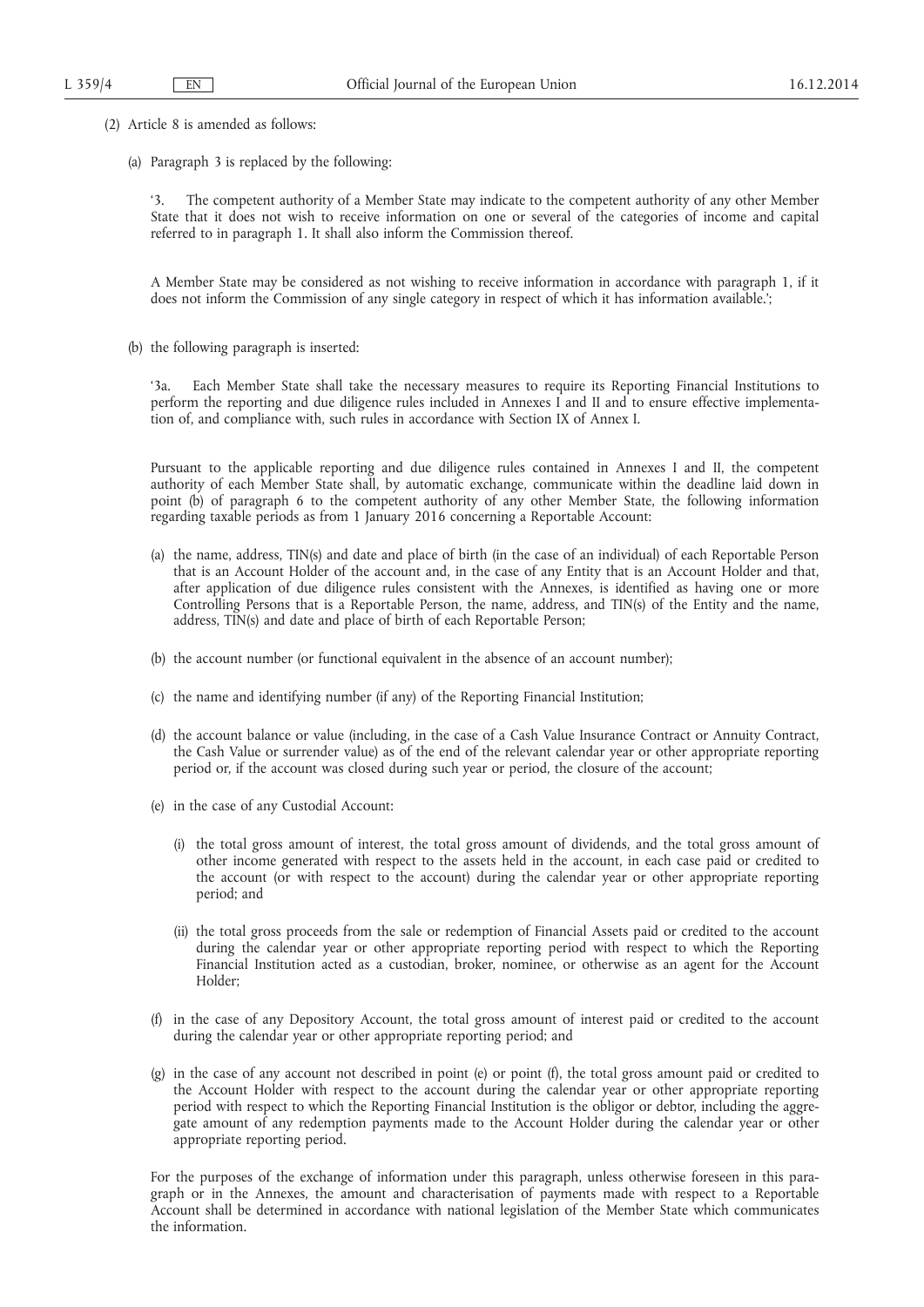The first and second subparagraphs of this paragraph shall prevail over point (c) of paragraph 1 or any other Union legal instrument, including Council Directive 2003/48/EC (\*), to the extent that the exchange of information at issue would fall within the scope of point (c) of paragraph 1 or of any other Union legal instrument, including Directive 2003/48/EC.

- $^{(*)}$  Council Directive 2003/48/EC of 3 June 2003 on taxation of savings income in the form of interest payments (OJ L 157, 26.6.2003, p. 38).';
- (c) paragraph 5 is replaced by the following:

Before 1 July 2017, the Commission shall submit a report that provides an overview and an assessment of the statistics and information received, on issues such as the administrative and other relevant costs and benefits of the automatic exchange of information, as well as practical aspects linked thereto. If appropriate, the Commission shall present a proposal to the Council regarding the categories and the conditions laid down in paragraph 1, including the condition that information concerning residents in other Member States has to be available, or the items referred to in paragraph 3a, or both.

When examining a proposal presented by the Commission, the Council shall assess further strengthening of the efficiency and functioning of the automatic exchange of information and raising the standard thereof, with the aim of providing that:

- (a) the competent authority of each Member State shall, by automatic exchange, communicate to the competent authority of any other Member State, information regarding taxable periods as from 1 January 2017 concerning residents in that other Member State, on all categories of income and capital listed in paragraph 1, as they are to be understood under the national legislation of the Member State communicating the information; and
- (b) the lists of categories and items laid down in paragraphs 1 and 3a be extended to include other categories and items, including royalties.';
- (d) paragraph 6 is replaced by the following:
	- '6. The communication of information shall take place as follows:
	- (a) for the categories laid down in paragraph 1: at least once a year, within six months following the end of the tax year of the Member State during which the information became available;
	- (b) for the information laid down in paragraph 3a: annually, within nine months following the end of the calendar year or other appropriate reporting period to which the information relates.';
- (e) the following paragraph is inserted:

'7a. For the purposes of subparagraphs B.1(c) and C.17(g) of Section VIII of Annex I, each Member State shall, by 31 July 2015, provide to the Commission the list of entities and accounts that are to be treated, respectively, as Non-Reporting Financial Institutions and Excluded Accounts. Each Member State shall also inform the Commission if any changes in this respect occur. The Commission shall publish in the *Official Journal of the European Union* a compiled list of the information received and shall update the list as necessary.

Member States shall ensure that those types of Non-Reporting Financial Institutions and Excluded Accounts satisfy all the requirements listed in subparagraphs B.1(c) and C.17(g) of Section VIII of Annex I, and in particular that the status of a Financial Institution as a Non-Reporting Financial Institution or the status of an account as an Excluded Account does not frustrate the purposes of this Directive.'.

(3) In Article 20, paragraph 4 is replaced by the following:

'4. The automatic exchange of information pursuant to Article 8 shall be sent using a standard computerised format aimed at facilitating such automatic exchange and based on the existing computerised format pursuant to Article 9 of Directive 2003/48/EC, to be used for all types of automatic exchange of information, adopted by the Commission in accordance with the procedure referred to in Article 26(2).'.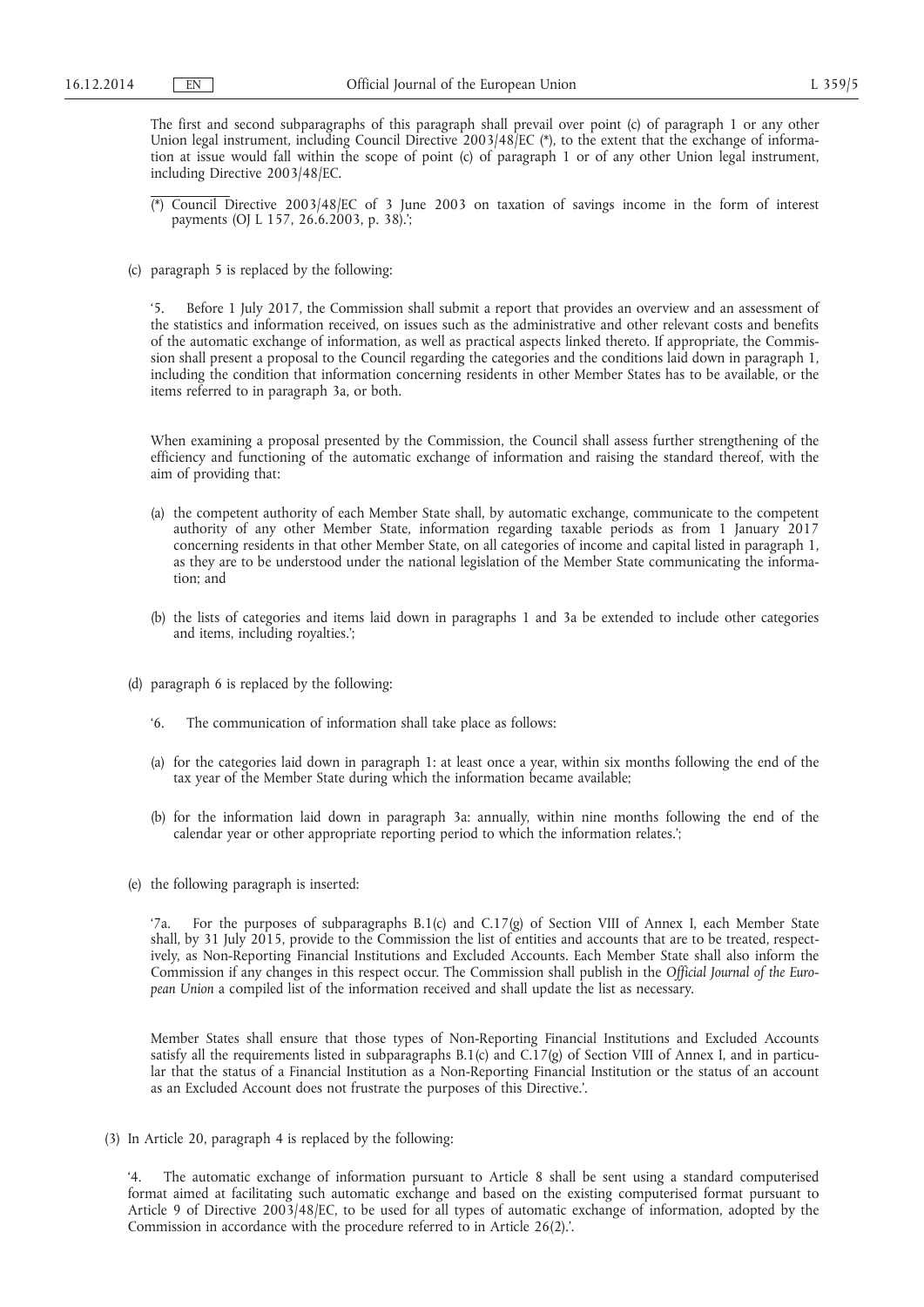(4) In Article 21, paragraph 2 is replaced by the following:

The Commission shall be responsible for whatever development of the CCN network is necessary to permit the exchange of that information between Member States and for ensuring the security of the CCN network.

Member States shall be responsible for whatever development of their systems is necessary to enable that information to be exchanged using the CCN network and for ensuring the security of their systems.

Member States shall ensure that each individual Reportable Person is notified of a breach of security with regard to his data when that breach is likely to adversely affect the protection of his personal data or privacy.

Member States shall waive all claims for the reimbursement of expenses incurred in applying this Directive except, where appropriate, in respect of fees paid to experts.'.

(5) Article 25 is amended as follows:

- (a) the current text of Article 25 becomes paragraph 1;
- (b) the following paragraphs are inserted:

'2. Reporting Financial Institutions and the competent authorities of each Member State shall be considered to be data controllers for the purposes of Directive 95/46/EC.

3. Notwithstanding paragraph 1, each Member State shall ensure that each Reporting Financial Institution under its jurisdiction informs each individual Reportable Person concerned that the information relating to him referred to in Article 8(3a) will be collected and transferred in accordance with this Directive and shall ensure that the Reporting Financial Institution provides to that individual all information that he is entitled to under its domestic legislation implementing Directive 95/46/EC in sufficient time for the individual to exercise his data protection rights and, in any case, before the Reporting Financial Institution concerned reports the information referred to in Article 8(3a) to the competent authority of its Member State of residence.

4. Information processed in accordance with this Directive shall be retained for no longer than necessary to achieve the purposes of this Directive, and in any case in accordance with each data controller's domestic rules on statute of limitations.'.

(6) Annexes I and II, the texts of which are set out in the Annex to this Directive, are added.

# *Article 2*

1. Member States shall adopt and publish, by 31 December 2015, the laws, regulations and administrative provisions necessary to comply with this Directive. They shall immediately communicate to the Commission the text of those measures.

They shall apply those measures from 1 January 2016.

When Member States adopt those measures, they shall contain a reference to this Directive or be accompanied by such a reference on the occasion of their official publication. Member States shall determine how such reference is to be made.

2. Notwithstanding point (b) of point (2) of Article 1 and paragraph 1 of this Article, Austria shall apply the provisions of this Directive from 1 January 2017, with respect to taxable periods as from that date.

3. Member States shall communicate to the Commission the text of the main provisions of national law which they adopt in the field covered by this Directive.

# *Article 3*

This Directive shall enter into force on the twentieth day following that of its publication in the *Official Journal of the European Union*.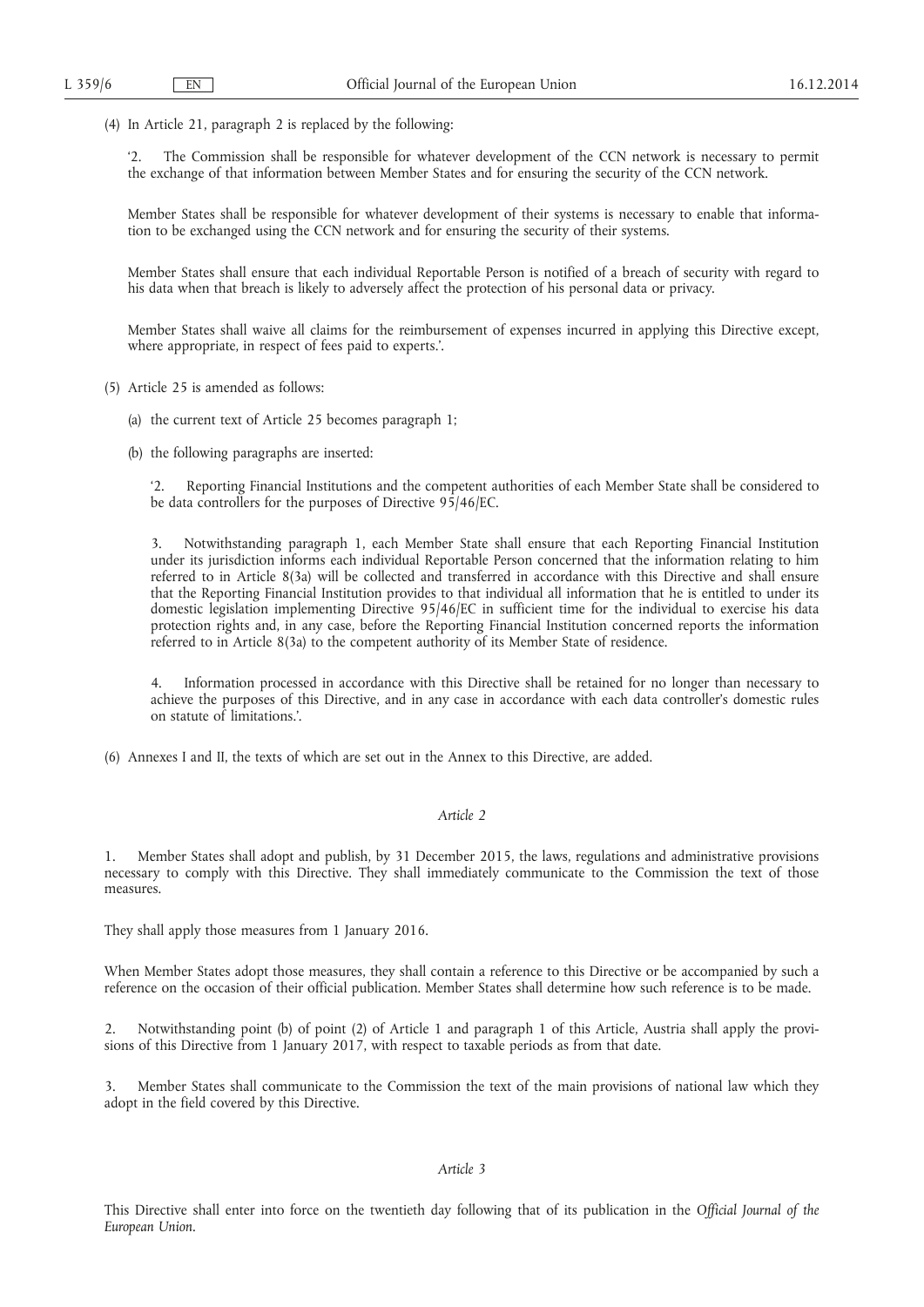# *Article 4*

This Directive is addressed to the Member States.

Done at Brussels, 9 December 2014.

*For the Council The President*  P. C. PADOAN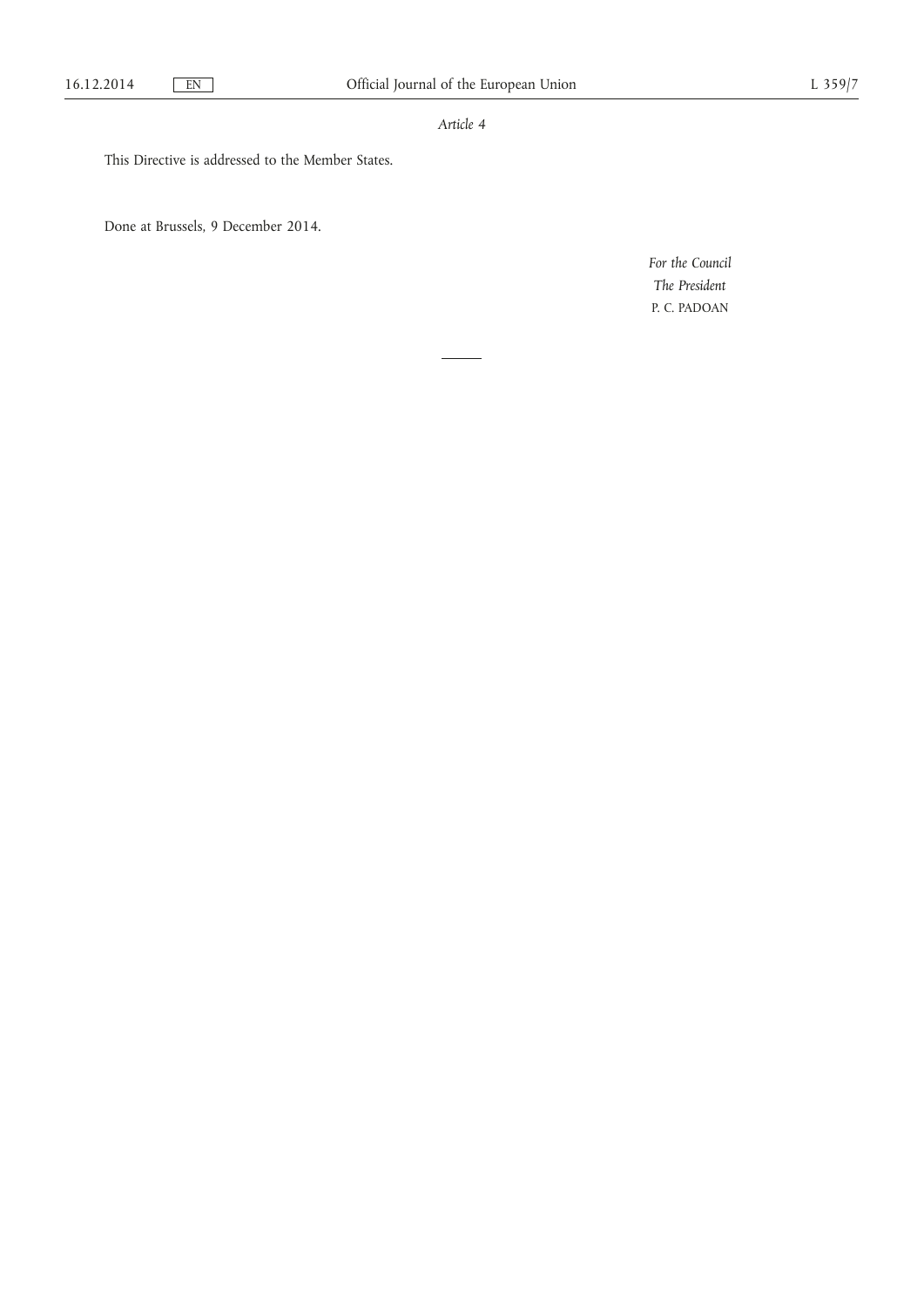#### *ANNEX*

### *'ANNEX I*

#### **REPORTING AND DUE DILIGENCE RULES FOR FINANCIAL ACCOUNT INFORMATION**

This Annex lays down the reporting and due diligence rules that have to be applied by Reporting Financial Institutions in order to enable the Member States to communicate, by automatic exchange, the information referred to in Article 8(3a) of this Directive. This Annex also describes the rules and administrative procedures that Member States shall have in place to ensure effective implementation of, and compliance with, the reporting and due diligence procedures set out below.

#### SECTION I

# **GENERAL REPORTING REQUIREMENTS**

- A. Subject to paragraphs C through E, each Reporting Financial Institution must report to the competent authority of its Member State the following information with respect to each Reportable Account of such Reporting Financial Institution:
	- 1. the name, address, Member State(s) of residence, TIN(s) and date and place of birth (in the case of an individual) of each Reportable Person that is an Account Holder of the account and, in the case of any Entity that is an Account Holder and that, after application of the due diligence procedures consistent with Sections V, VI and VII, is identified as having one or more Controlling Persons that is a Reportable Person, the name, address, Member State(s) and (if any) other jurisdiction(s) of residence and TIN(s) of the Entity and the name, address, Member State(s) of residence, TIN(s) and date and place of birth of each Reportable Person;
	- 2. the account number (or functional equivalent in the absence of an account number);
	- 3. the name and identifying number (if any) of the Reporting Financial Institution;
	- 4. the account balance or value (including, in the case of a Cash Value Insurance Contract or Annuity Contract, the Cash Value or surrender value) as of the end of the relevant calendar year or other appropriate reporting period or, if the account was closed during such year or period, the closure of the account;
	- 5. in the case of any Custodial Account:
		- (a) the total gross amount of interest, the total gross amount of dividends, and the total gross amount of other income generated with respect to the assets held in the account, in each case paid or credited to the account (or with respect to the account) during the calendar year or other appropriate reporting period; and
		- (b) the total gross proceeds from the sale or redemption of Financial Assets paid or credited to the account during the calendar year or other appropriate reporting period with respect to which the Reporting Financial Institution acted as a custodian, broker, nominee, or otherwise as an agent for the Account Holder;
	- 6. in the case of any Depository Account, the total gross amount of interest paid or credited to the account during the calendar year or other appropriate reporting period; and
	- 7. in the case of any account not described in subparagraph A(5) or (6), the total gross amount paid or credited to the Account Holder with respect to the account during the calendar year or other appropriate reporting period with respect to which the Reporting Financial Institution is the obligor or debtor, including the aggregate amount of any redemption payments made to the Account Holder during the calendar year or other appropriate reporting period.
- B. The information reported must identify the currency in which each amount is denominated.
- C. Notwithstanding subparagraph A(1), with respect to each Reportable Account that is a Pre-existing Account, the TIN(s) or date of birth is not required to be reported if such TIN(s) or date of birth is not in the records of the Reporting Financial Institution and is not otherwise required to be collected by such Reporting Financial Institution under domestic law or any Union legal instrument. However, a Reporting Financial Institution is required to use reasonable efforts to obtain the TIN(s) and date of birth with respect to Pre-existing Accounts by the end of the second calendar year following the year in which Pre-existing Accounts were identified as Reportable Accounts.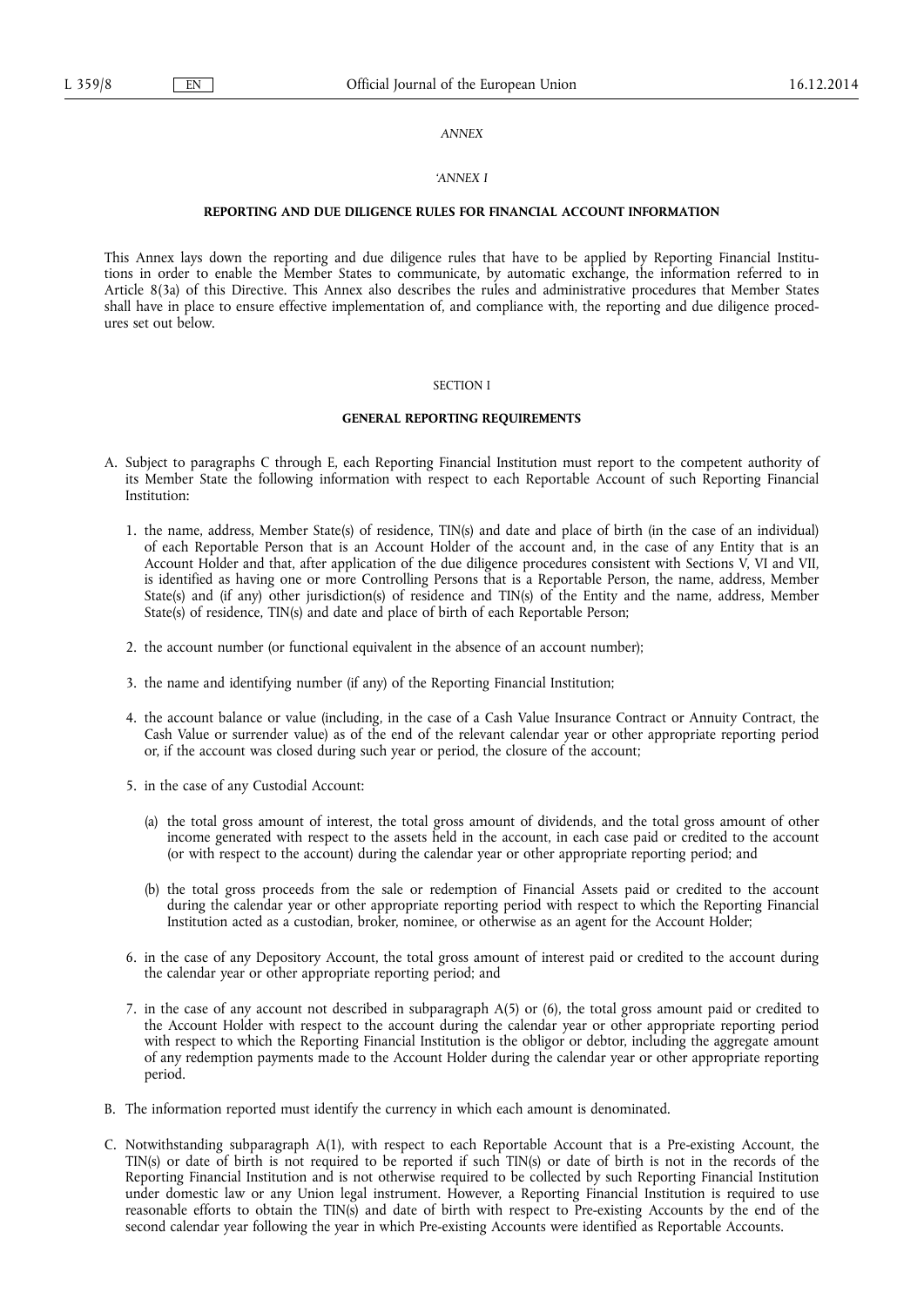- D. Notwithstanding subparagraph A(1), the TIN is not required to be reported if a TIN is not issued by the relevant Member State or other jurisdiction of residence.
- E. Notwithstanding subparagraph  $A(1)$ , the place of birth is not required to be reported unless:
	- (1) the Reporting Financial Institution is otherwise required to obtain and report it under domestic law or the Reporting Financial Institution is or has been otherwise required to obtain and report it under any Union legal instrument in effect or that was in effect on 5 January 2015; and
	- (2) it is available in the electronically searchable data maintained by the Reporting Financial Institution.

#### SECTION II

#### **GENERAL DUE DILIGENCE REQUIREMENTS**

- A. An account is treated as a Reportable Account beginning as of the date it is identified as such pursuant to the due diligence procedures in Sections II through VII and, unless otherwise provided, information with respect to a Reportable Account must be reported annually in the calendar year following the year to which the information relates.
- B. The balance or value of an account is determined as of the last day of the calendar year or other appropriate reporting period.
- C. Where a balance or value threshold is to be determined as of the last day of a calendar year, the relevant balance or value must be determined as of the last day of the reporting period that ends with or within that calendar year.
- D. Each Member State may allow Reporting Financial Institutions to use service providers to fulfil the reporting and due diligence obligations imposed on such Reporting Financial Institutions, as contemplated in domestic law, but these obligations shall remain the responsibility of the Reporting Financial Institutions.
- E. Each Member State may allow Reporting Financial Institutions to apply the due diligence procedures for New Accounts to Pre-existing Accounts, and the due diligence procedures for High Value Accounts to Lower Value Accounts. Where a Member State allows New Account due diligence procedures to be used for Pre-existing Accounts, the rules otherwise applicable to Pre-existing Accounts continue to apply.

#### SECTION III

# **DUE DILIGENCE FOR PRE-EXISTING INDIVIDUAL ACCOUNTS**

- A. Introduction. The following procedures apply for purposes of identifying Reportable Accounts among Pre-existing Individual Accounts.
- B. Lower Value Accounts. The following procedures apply with respect to Lower Value Accounts.
	- 1. Residence Address. If the Reporting Financial Institution has in its records a current residence address for the individual Account Holder based on Documentary Evidence, the Reporting Financial Institution may treat the individual Account Holder as being a resident for tax purposes of the Member State or other jurisdiction in which the address is located for purposes of determining whether such individual Account Holder is a Reportable Person.
	- 2. Electronic Record Search. If the Reporting Financial Institution does not rely on a current residence address for the individual Account Holder based on Documentary Evidence as set forth in subparagraph B(1), the Reporting Financial Institution must review electronically searchable data maintained by the Reporting Financial Institution for any of the following indicia and apply subparagraphs B(3) to (6):
		- (a) identification of the Account Holder as a resident of a Member State;
		- (b) current mailing or residence address (including a post office box) in a Member State;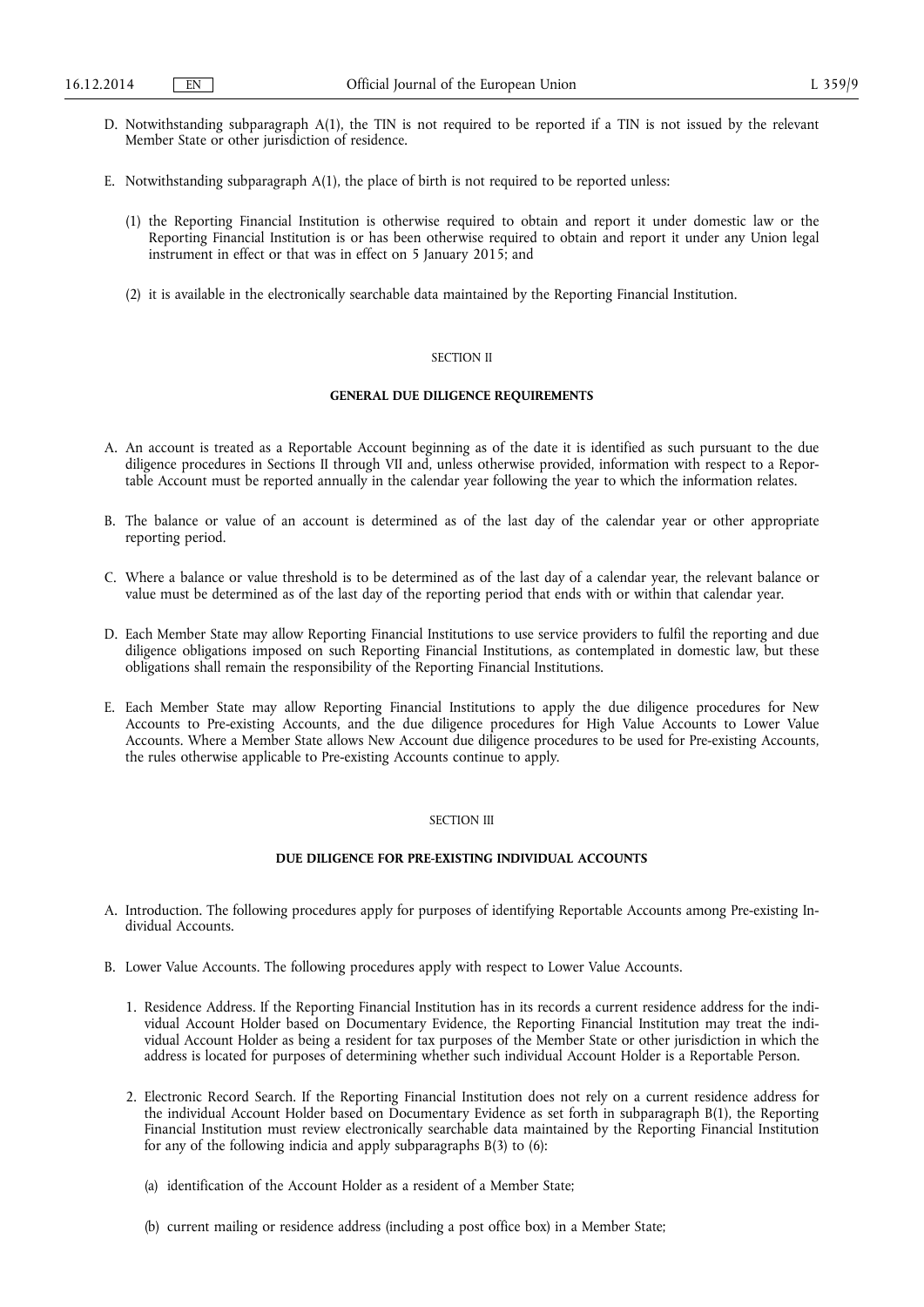- (c) one or more telephone numbers in a Member State and no telephone number in the Member State of the Reporting Financial Institution;
- (d) standing instructions (other than with respect to a Depository Account) to transfer funds to an account maintained in a Member State;
- (e) currently effective power of attorney or signatory authority granted to a person with an address in a Member State; or
- (f) a "hold mail" instruction or "in-care-of" address in a Member State if the Reporting Financial Institution does not have any other address on file for the Account Holder.
- 3. If none of the indicia listed in subparagraph B(2) are discovered in the electronic search, then no further action is required until there is a change in circumstances that results in one or more indicia being associated with the account, or the account becomes a High Value Account.
- 4. If any of the indicia listed in subparagraph B(2)(a) through (e) are discovered in the electronic search, or if there is a change in circumstances that results in one or more indicia being associated with the account, then the Reporting Financial Institution must treat the Account Holder as a resident for tax purposes of each Member State for which an indicium is identified, unless it elects to apply subparagraph B(6) and one of the exceptions in that subparagraph applies with respect to that account.
- 5. If a "hold mail" instruction or "in-care-of" address is discovered in the electronic search and no other address and none of the other indicia listed in subparagraph B(2)(a) through (e) are identified for the Account Holder, the Reporting Financial Institution must, in the order most appropriate to the circumstances, apply the paper record search described in subparagraph C(2), or seek to obtain from the Account Holder a self-certification or Documentary Evidence to establish the residence(s) for tax purposes of such Account Holder. If the paper search fails to establish an indicium and the attempt to obtain the self-certification or Documentary Evidence is not successful, the Reporting Financial Institution must report the account to the competent authority of its Member State as an undocumented account.
- 6. Notwithstanding a finding of indicia under subparagraph B(2), a Reporting Financial Institution is not required to treat an Account Holder as a resident of a Member State if:
	- (a) the Account Holder information contains a current mailing or residence address in that Member State, one or more telephone numbers in that Member State (and no telephone number in the Member State of the Reporting Financial Institution) or standing instructions (with respect to Financial Accounts other than Depository Accounts) to transfer funds to an account maintained in a Member State, and the Reporting Financial Institution obtains, or has previously reviewed and maintains, a record of:
		- (i) a self-certification from the Account Holder of the Member State(s) or other jurisdiction(s) of residence of such Account Holder that does not include that Member State; and
		- (ii) Documentary Evidence establishing the Account Holder's non-reportable status;
	- (b) the Account Holder information contains a currently effective power of attorney or signatory authority granted to a person with an address in that Member State, and the Reporting Financial Institution obtains, or has previously reviewed and maintains, a record of:
		- (i) a self-certification from the Account Holder of the Member State(s) or other jurisdiction(s) of residence of such Account Holder that does not include that Member State; or
		- (ii) Documentary Evidence establishing the Account Holder's non-reportable status.
- C. Enhanced Review Procedures for High Value Accounts. The following enhanced review procedures apply with respect to High Value Accounts.
	- 1. Electronic Record search. With respect to High Value Accounts, the Reporting Financial Institution must review electronically searchable data maintained by the Reporting Financial Institution for any of the indicia described in subparagraph B(2).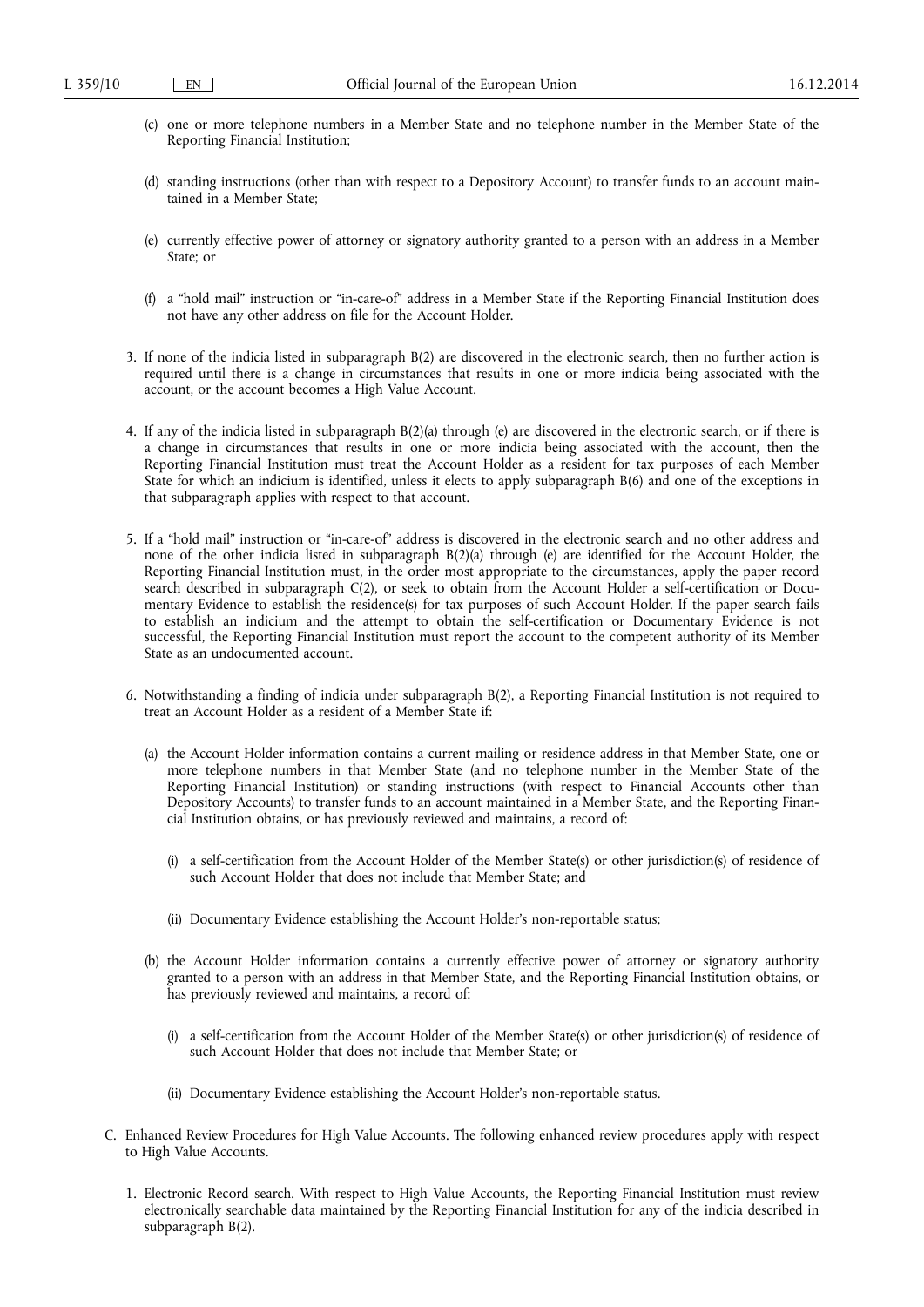- 2. Paper Record Search. If the Reporting Financial Institution's electronically searchable databases include fields for, and capture all of the information described in, subparagraph C(3), then a further paper record search is not required. If the electronic databases do not capture all of this information, then with respect to a High Value Account, the Reporting Financial Institution must also review the current customer master file and, to the extent not contained in the current customer master file, the following documents associated with the account and obtained by the Reporting Financial Institution within the last five years for any of the indicia described in subparagraph B(2):
	- (a) the most recent Documentary Evidence collected with respect to the account;
	- (b) the most recent account opening contract or documentation;
	- (c) the most recent documentation obtained by the Reporting Financial Institution pursuant to AML/KYC Procedures or for other regulatory purposes;
	- (d) any power of attorney or signature authority forms currently in effect; and
	- (e) any standing instructions (other than with respect to a Depository Account) to transfer funds currently in effect.
- 3. Exception To The Extent Databases Contain Sufficient Information. A Reporting Financial Institution is not required to perform the paper record search described in subparagraph C(2) to the extent the Reporting Financial Institution's electronically searchable information includes the following:
	- (a) the Account Holder's residence status;
	- (b) the Account Holder's residence address and mailing address currently on file with the Reporting Financial Institution;
	- (c) the Account Holder's telephone number(s) currently on file, if any, with the Reporting Financial Institution;
	- (d) in the case of Financial Accounts other than Depository Accounts, whether there are standing instructions to transfer funds in the account to another account (including an account at another branch of the Reporting Financial Institution or another Financial Institution);
	- (e) whether there is a current "in-care-of" address or "hold mail" instruction for the Account Holder; and
	- (f) whether there is any power of attorney or signatory authority for the account.
- 4. Relationship Manager Inquiry for Actual Knowledge. In addition to the electronic and paper record searches described in subparagraphs C(1) and (2), the Reporting Financial Institution must treat as a Reportable Account any High Value Account assigned to a relationship manager (including any Financial Accounts aggregated with that High Value Account) if the relationship manager has actual knowledge that the Account Holder is a Reportable Person.
- 5. Effect of Finding Indicia.
	- (a) If none of the indicia listed in subparagraph B(2) are discovered in the enhanced review of High Value Accounts described in paragraph C, and the account is not identified as held by a Reportable Person in subparagraph C(4), then further action is not required until there is a change in circumstances that results in one or more indicia being associated with the account.
	- (b) If any of the indicia listed in subparagraphs B(2)(a) through (e) are discovered in the enhanced review of High Value Accounts described in paragraph C, or if there is a subsequent change in circumstances that results in one or more indicia being associated with the account, then the Reporting Financial Institution must treat the account as a Reportable Account with respect to each Member State for which an indicium is identified unless it elects to apply subparagraph B(6) and one of the exceptions in that subparagraph applies with respect to that account.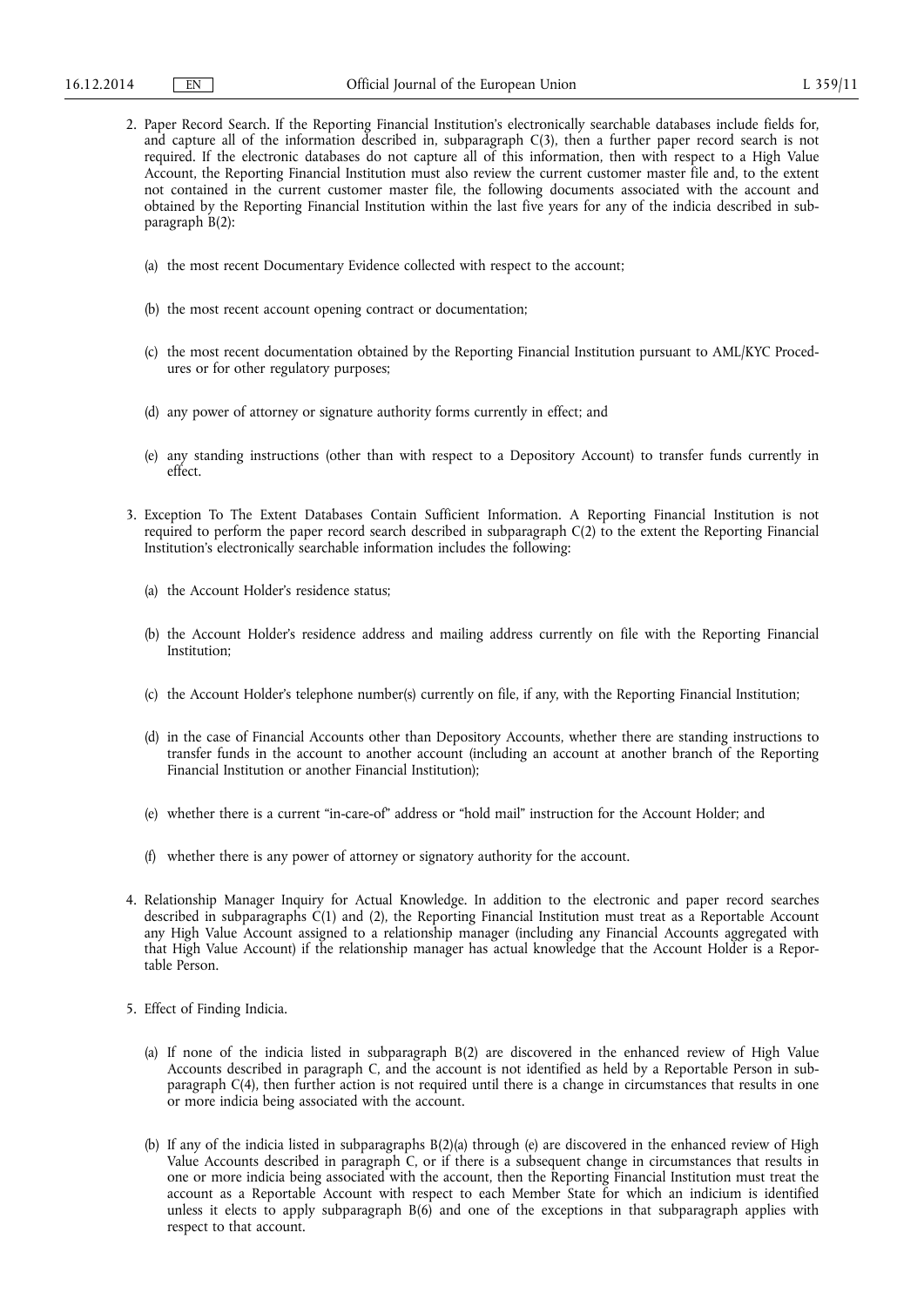- (c) If a "hold mail" instruction or "in-care-of" address is discovered in the enhanced review of High Value Accounts described in paragraph C, and no other address and none of the other indicia listed in subparagraphs B(2)(a) through (e) are identified for the Account Holder, the Reporting Financial Institution must obtain from such Account Holder a self-certification or Documentary Evidence to establish the residence(s) for tax purposes of the Account Holder. If the Reporting Financial Institution cannot obtain such self-certification or Documentary Evidence, it must report the account to the competent authority of its Member State as an undocumented account.
- 6. If a Pre-existing Individual Account is not a High Value Account as of 31 December 2015, but becomes a High Value Account as of the last day of a subsequent calendar year, the Reporting Financial Institution must complete the enhanced review procedures described in paragraph C with respect to such account within the calendar year following the year in which the account becomes a High Value Account. If based on this review such account is identified as a Reportable Account, the Reporting Financial Institution must report the required information about such account with respect to the year in which it is identified as a Reportable Account and subsequent years on an annual basis, unless the Account Holder ceases to be a Reportable Person.
- 7. Once a Reporting Financial Institution applies the enhanced review procedures described in paragraph C to a High Value Account, the Reporting Financial Institution is not required to reapply such procedures, other than the relationship manager inquiry described in subparagraph C(4), to the same High Value Account in any subsequent year unless the account is undocumented where the Reporting Financial Institution should reapply them annually until such account ceases to be undocumented.
- 8. If there is a change of circumstances with respect to a High Value Account that results in one or more indicia described in subparagraph B(2) being associated with the account, then the Reporting Financial Institution must treat the account as a Reportable Account with respect to each Member State for which an indicium is identified unless it elects to apply subparagraph B(6) and one of the exceptions in that subparagraph applies with respect to that account.
- 9. A Reporting Financial Institution must implement procedures to ensure that a relationship manager identifies any change in circumstances of an account. For example, if a relationship manager is notified that the Account Holder has a new mailing address in a Member State, the Reporting Financial Institution is required to treat the new address as a change in circumstances and, if it elects to apply subparagraph B(6), is required to obtain the appropriate documentation from the Account Holder.
- D. Review of Pre-existing High Value Individual Accounts must be completed by 31 December 2016. Review of Preexisting Lower Value Individual Accounts must be completed by 31 December 2017.
- E. Any Pre-existing Individual Account that has been identified as a Reportable Account under this Section must be treated as a Reportable Account in all subsequent years, unless the Account Holder ceases to be a Reportable Person.

#### SECTION IV

# **DUE DILIGENCE FOR NEW INDIVIDUAL ACCOUNTS**

The following procedures apply for purposes of identifying Reportable Accounts among New Individual Accounts.

- A. With respect to New Individual Accounts, upon account opening, the Reporting Financial Institution must obtain a self-certification, which may be part of the account opening documentation, that allows the Reporting Financial Institution to determine the Account Holder's residence(s) for tax purposes and confirm the reasonableness of such selfcertification based on the information obtained by the Reporting Financial Institution in connection with the opening of the account, including any documentation collected pursuant to AML/KYC Procedures.
- B. If the self-certification establishes that the Account Holder is resident for tax purposes in a Member State, the Reporting Financial Institution must treat the account as a Reportable Account and the self-certification must also include the Account Holder's TIN with respect to such Member State (subject to paragraph D of Section I) and date of birth.
- C. If there is a change of circumstances with respect to a New Individual Account that causes the Reporting Financial Institution to know, or have reason to know, that the original self-certification is incorrect or unreliable, the Reporting Financial Institution cannot rely on the original self-certification and must obtain a valid self-certification that establishes the residence(s) for tax purposes of the Account Holder.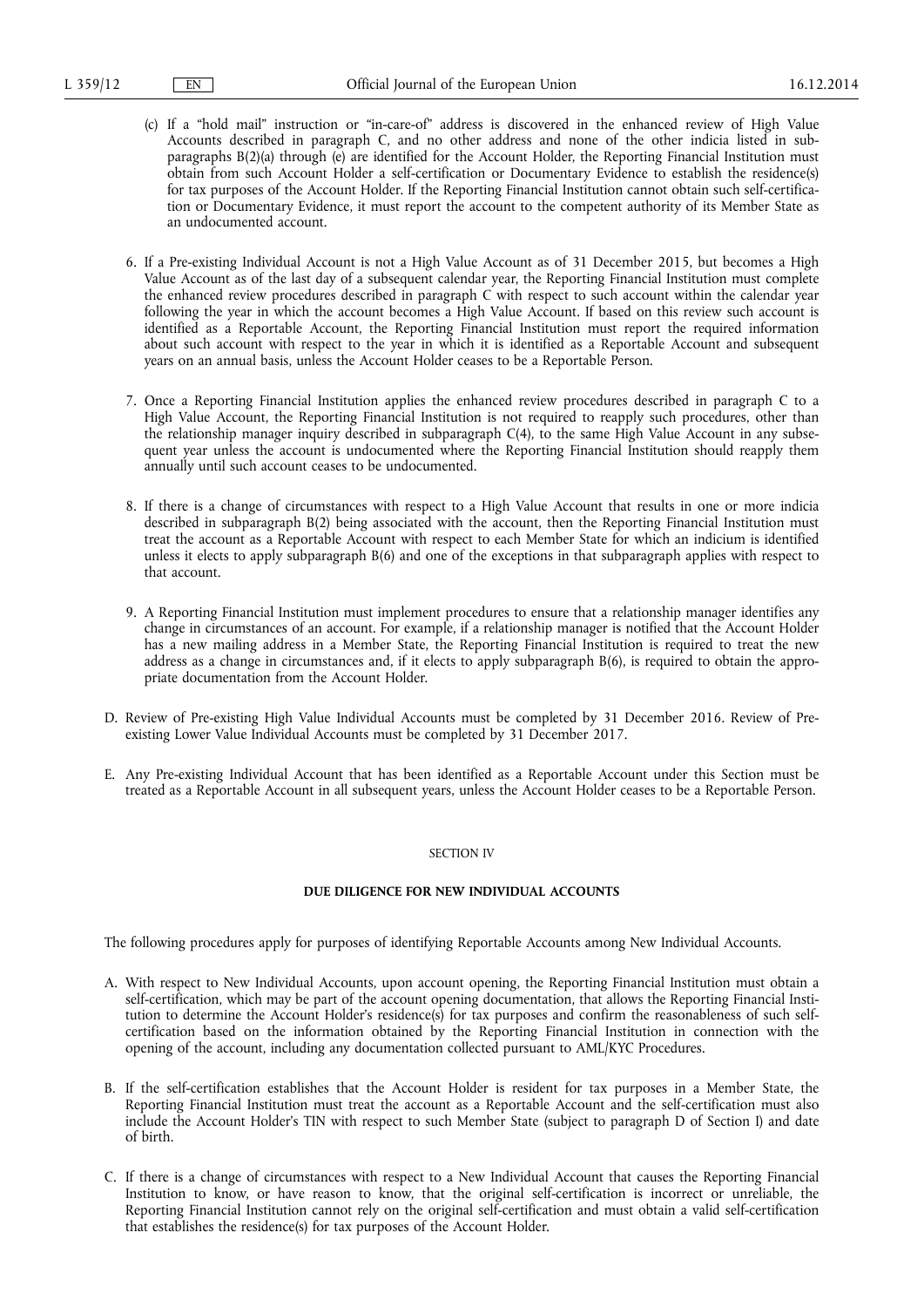#### SECTION V

### **DUE DILIGENCE FOR PRE-EXISTING ENTITY ACCOUNTS**

The following procedures apply for purposes of identifying Reportable Accounts among Pre-existing Entity Accounts.

- A. Entity Accounts Not Required to Be Reviewed, Identified or Reported. Unless the Reporting Financial Institution elects otherwise, either with respect to all Pre-existing Entity Accounts or, separately, with respect to any clearly identified group of such accounts, a Pre-existing Entity Account with an aggregate account balance or value that does not exceed, as of 31 December 2015, an amount denominated in the domestic currency of each Member State that corresponds to USD 250 000, is not required to be reviewed, identified, or reported as a Reportable Account until the aggregate account balance or value exceeds that amount as of the last day of any subsequent calendar year.
- B. Entity Accounts Subject to Review. A Pre-existing Entity Account that has an aggregate account balance or value that exceeds, as of 31 December 2015, an amount denominated in the domestic currency of each Member State that corresponds to USD 250 000, and a Pre-existing Entity Account that does not exceed, as of 31 December 2015, that amount but the aggregate account balance or value of which exceeds such amount as of the last day of any subsequent calendar year, must be reviewed in accordance with the procedures set forth in paragraph D.
- C. Entity Accounts With Respect to Which Reporting Is Required. With respect to Pre-existing Entity Accounts described in paragraph B, only accounts that are held by one or more Entities that are Reportable Persons, or by Passive NFEs with one or more Controlling Persons who are Reportable Persons, shall be treated as Reportable Accounts.
- D. Review Procedures for Identifying Entity Accounts With Respect to Which Reporting Is Required. For Pre-existing Entity Accounts described in paragraph B, a Reporting Financial Institution must apply the following review procedures to determine whether the account is held by one or more Reportable Persons, or by Passive NFEs with one or more Controlling Persons who are Reportable Persons:
	- 1. Determine Whether the Entity Is a Reportable Person.
		- (a) Review information maintained for regulatory or customer relationship purposes (including information collected pursuant to AML/KYC Procedures) to determine whether the information indicates that the Account Holder is resident in a Member State. For this purpose, information indicating that the Account Holder is resident in a Member State includes a place of incorporation or organisation, or an address in a Member State.
		- (b) If the information indicates that the Account Holder is resident in a Member State, the Reporting Financial Institution must treat the account as a Reportable Account unless it obtains a self-certification from the Account Holder, or reasonably determines based on information in its possession or that is publicly available, that the Account Holder is not a Reportable Person.
	- 2. Determine Whether the Entity is a Passive NFE with One or More Controlling Persons who are Reportable Persons. With respect to an Account Holder of a Pre-existing Entity Account (including an Entity that is a Reportable Person), the Reporting Financial Institution must determine whether the Account Holder is a Passive NFE with one or more Controlling Persons who are Reportable Persons. If any of the Controlling Persons of a Passive NFE is a Reportable Person, then the account must be treated as a Reportable Account. In making these determinations the Reporting Financial Institution must follow the guidance in subparagraphs D(2)(a) through (c) in the order most appropriate under the circumstances.
		- (a) Determining whether the Account Holder is a Passive NFE. For purposes of determining whether the Account Holder is a Passive NFE, the Reporting Financial Institution must obtain a self-certification from the Account Holder to establish its status, unless it has information in its possession or that is publicly available, based on which it can reasonably determine that the Account Holder is an Active NFE or a Financial Institution other than an Investment Entity described in subparagraph A(6)(b) of Section VIII that is not a Participating Jurisdiction Financial Institution.
		- (b) Determining the Controlling Persons of an Account Holder. For the purposes of determining the Controlling Persons of an Account Holder, a Reporting Financial Institution may rely on information collected and maintained pursuant to AML/KYC Procedures.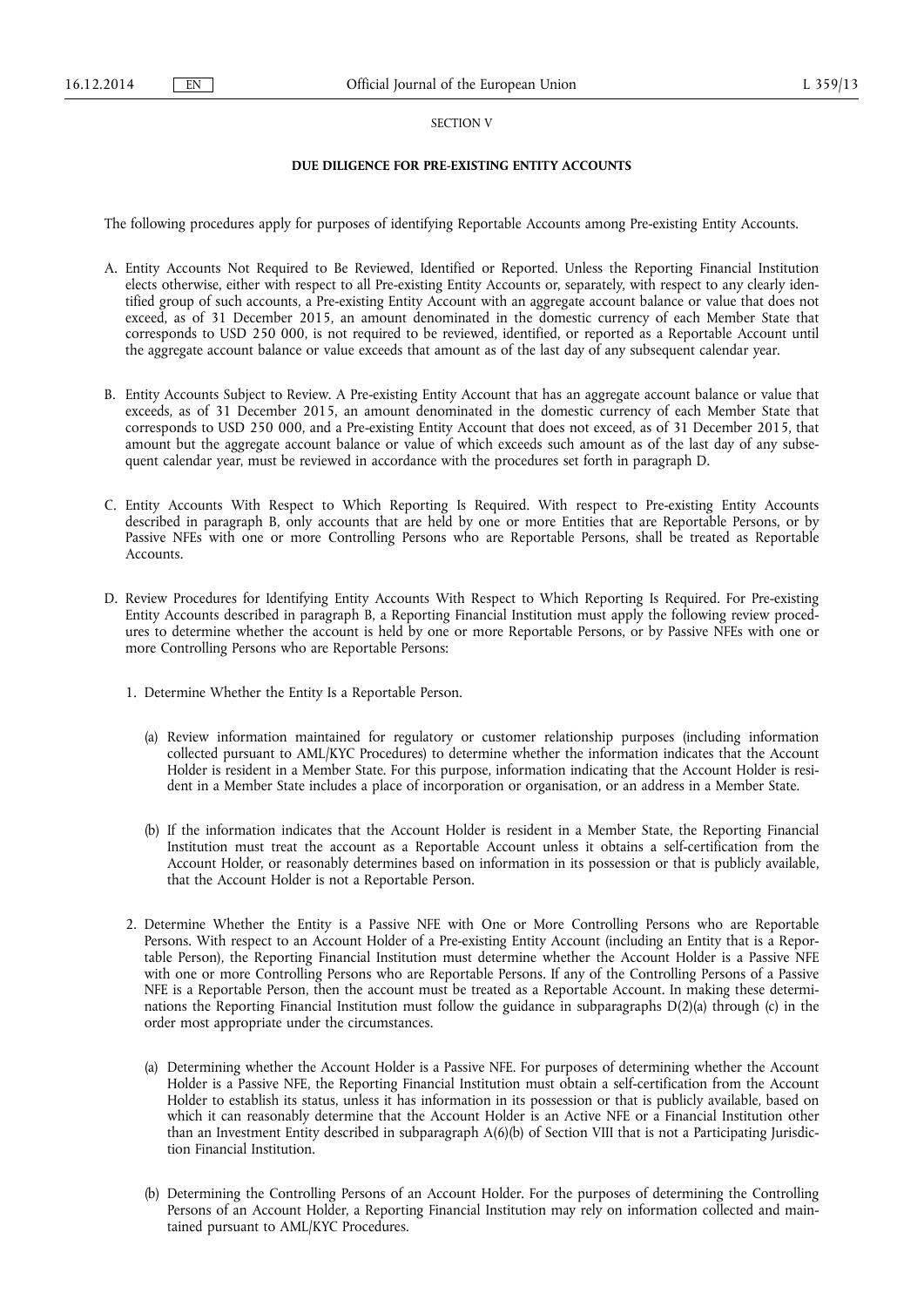- (c) Determining whether a Controlling Person of a Passive NFE is a Reportable Person. For the purposes of determining whether a Controlling Person of a Passive NFE is a Reportable Person, a Reporting Financial Institution may rely on:
	- (i) information collected and maintained pursuant to AML/KYC Procedures in the case of a Pre-existing Entity Account held by one or more NFEs with an aggregate account balance or value that does not exceed an amount denominated in the domestic currency of each Member State that corresponds to USD 1 000 000; or
	- (ii) a self-certification from the Account Holder or such Controlling Person of the Member State(s) or other jurisdiction(s) in which the controlling person is resident for tax purposes.
- E. Timing of Review and Additional Procedures Applicable to Pre-existing Entity Accounts
	- 1. Review of Pre-existing Entity Accounts with an aggregate account balance or value that exceeds, as of 31 December 2015, an amount denominated in the domestic currency of each Member State that corresponds to USD 250 000, must be completed by 31 December 2017.
	- 2. Review of Pre-existing Entity Accounts with an aggregate account balance or value that does not exceed, as of 31 December 2015, an amount denominated in the domestic currency of each Member State that corresponds to USD 250 000 but exceeds that amount as of 31 December of a subsequent year, must be completed within the calendar year following the year in which the aggregate account balance or value exceeds such amount.
	- 3. If there is a change of circumstances with respect to a Pre-existing Entity Account that causes the Reporting Financial Institution to know, or have reason to know, that the self-certification or other documentation associated with an account is incorrect or unreliable, the Reporting Financial Institution must re-determine the status of the account in accordance with the procedures set forth in paragraph D.

## SECTION VI

## **DUE DILIGENCE FOR NEW ENTITY ACCOUNTS**

The following procedures apply for purposes of identifying Reportable Accounts among New Entity Accounts.

Review Procedures for Identifying Entity Accounts With Respect to Which Reporting Is Required. For New Entity Accounts, a Reporting Financial Institution must apply the following review procedures to determine whether the account is held by one or more Reportable Persons, or by Passive NFEs with one or more Controlling Persons who are Reportable Persons:

- 1. Determine Whether the Entity Is a Reportable Person.
	- (a) Obtain a self-certification, which may be part of the account opening documentation, that allows the Reporting Financial Institution to determine the Account Holder's residence(s) for tax purposes and confirm the reasonableness of such self-certification based on the information obtained by the Reporting Financial Institution in connection with the opening of the account, including any documentation collected pursuant to AML/KYC Procedures. If the Entity certifies that it has no residence for tax purposes, the Reporting Financial Institution may rely on the address of the principal office of the Entity to determine the residence of the Account Holder.
	- (b) If the self-certification indicates that the Account Holder is resident in a Member State, the Reporting Financial Institution must treat the account as a Reportable Account, unless it reasonably determines based on information in its possession or that is publicly available that the Account Holder is not a Reportable Person with respect to such Member State.
- 2. Determine Whether the Entity is a Passive NFE with One or More Controlling Persons Who Are Reportable Persons. With respect to an Account Holder of a New Entity Account (including an Entity that is a Reportable Person), the Reporting Financial Institution must determine whether the Account Holder is a Passive NFE with one or more Controlling Persons who are Reportable Persons. If any of the Controlling Persons of a Passive NFE is a Reportable Person, then the account must be treated as a Reportable Account. In making these determinations the Reporting Financial Institution must follow the guidance in subparagraphs A(2)(a) through (c) in the order most appropriate under the circumstances.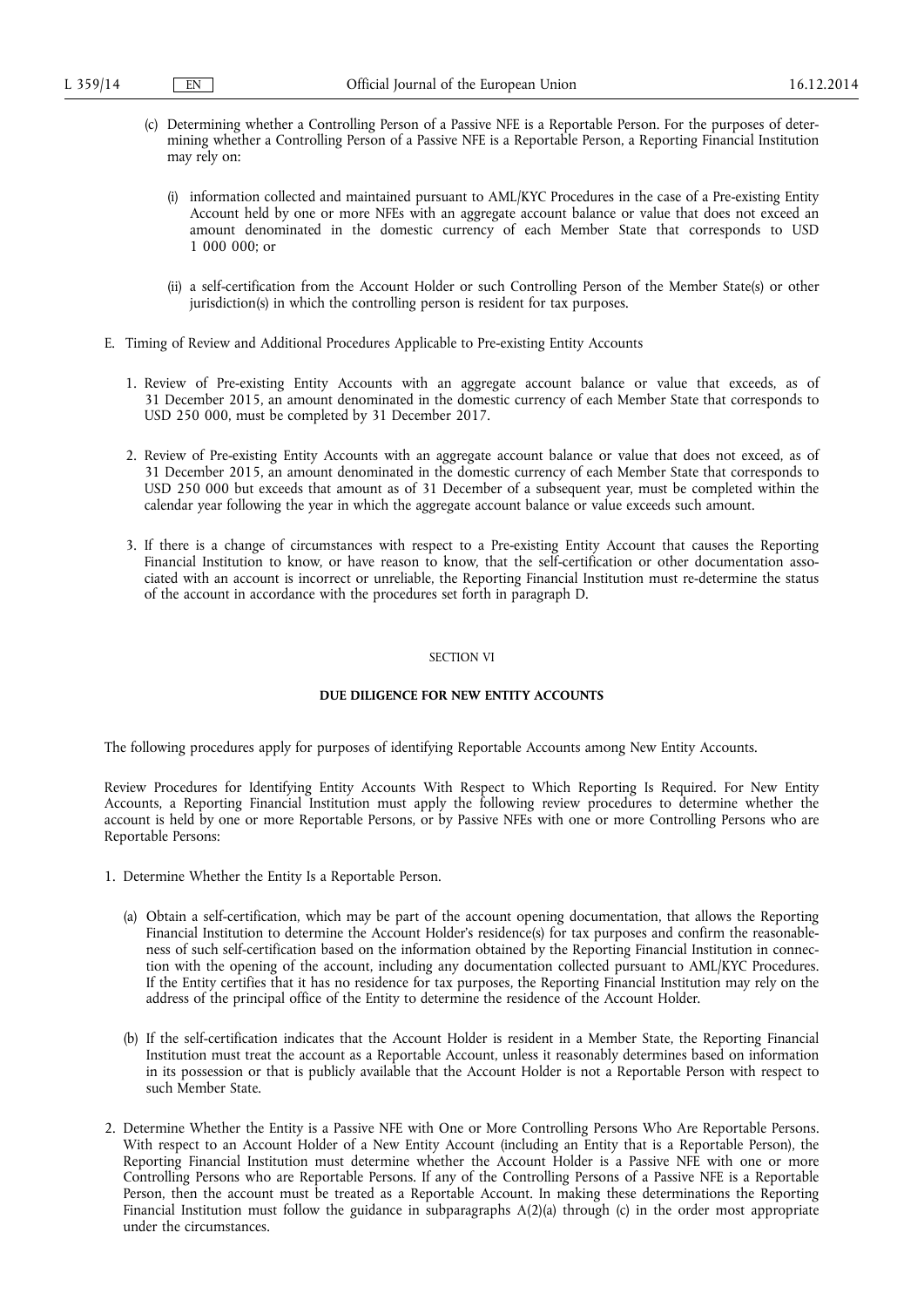- (a) Determining whether the Account Holder is a Passive NFE. For purposes of determining whether the Account Holder is a Passive NFE, the Reporting Financial Institution must rely on a self-certification from the Account Holder to establish its status, unless it has information in its possession or that is publicly available, based on which it can reasonably determine that the Account Holder is an Active NFE or a Financial Institution other than an Investment Entity described in subparagraph  $A(6)(b)$  of Section VIII that is not a Participating Jurisdiction Financial Institution.
- (b) Determining the Controlling Persons of an Account Holder. For purposes of determining the Controlling Persons of an Account Holder, a Reporting Financial Institution may rely on information collected and maintained pursuant to AML/KYC Procedures.
- (c) Determining whether a Controlling Person of a Passive NFE is a Reportable Person. For purposes of determining whether a controlling person of a Passive NFE is a Reportable Person, a Reporting Financial Institution may rely on a self-certification from the Account Holder or such Controlling Person.

#### SECTION VII

#### **SPECIAL DUE DILIGENCE RULES**

The following additional rules apply in implementing the due diligence procedures described above:

- A. Reliance on Self-Certifications and Documentary Evidence. A Reporting Financial Institution may not rely on a selfcertification or Documentary Evidence if the Reporting Financial Institution knows or has reason to know that the self-certification or Documentary Evidence is incorrect or unreliable.
- B. Alternative Procedures for Financial Accounts held by Individual Beneficiaries of a Cash Value Insurance Contract or an Annuity Contract and for a Group Cash Value Insurance Contract or Group Annuity Contract. A Reporting Financial Institution may presume that an individual beneficiary (other than the owner) of a Cash Value Insurance Contract or an Annuity Contract receiving a death benefit is not a Reportable Person and may treat such Financial Account as other than a Reportable Account unless the Reporting Financial Institution has actual knowledge, or reason to know, that the beneficiary is a Reportable Person. A Reporting Financial Institution has reason to know that a beneficiary of a Cash Value Insurance Contract or an Annuity Contract is a Reportable Person if the information collected by the Reporting Financial Institution and associated with the beneficiary contains indicia as described in paragraph B of Section III. If a Reporting Financial Institution has actual knowledge, or reason to know, that the beneficiary is a Reportable Person, the Reporting Financial Institution must follow the procedures in paragraph B of Section III.

A Reporting Financial Institution may treat a Financial Account that is a member's interest in a Group Cash Value Insurance Contract or Group Annuity Contract as a Financial Account that is not a Reportable Account until the date on which an amount is payable to the employee/certificate holder or beneficiary, if the Financial Account that is a member's interest in a Group Cash Value Insurance Contract or Group Annuity Contract meets the following requirements:

- (i) the Group Cash Value Insurance Contract or Group Annuity Contract is issued to an employer and covers 25 or more employees/certificate holders;
- (ii) the employee/certificate holders are entitled to receive any contract value related to their interests and to name beneficiaries for the benefit payable upon the employee's death; and
- (iii) the aggregate amount payable to any employee/certificate holder or beneficiary does not exceed an amount denominated in the domestic currency of each Member State that corresponds to USD 1 000 000.

The term "Group Cash Value Insurance Contract" means a Cash Value Insurance Contract that (i) provides coverage on individuals who are affiliated through an employer, trade association, labour union, or other association or group; and (ii) charges a premium for each member of the group (or member of a class within the group) that is determined without regard to the individual health characteristics other than age, gender, and smoking habits of the member (or class of members) of the group.

The term "Group Annuity Contract" means an Annuity Contract under which the obligees are individuals who are affiliated through an employer, trade association, labour union, or other association or group.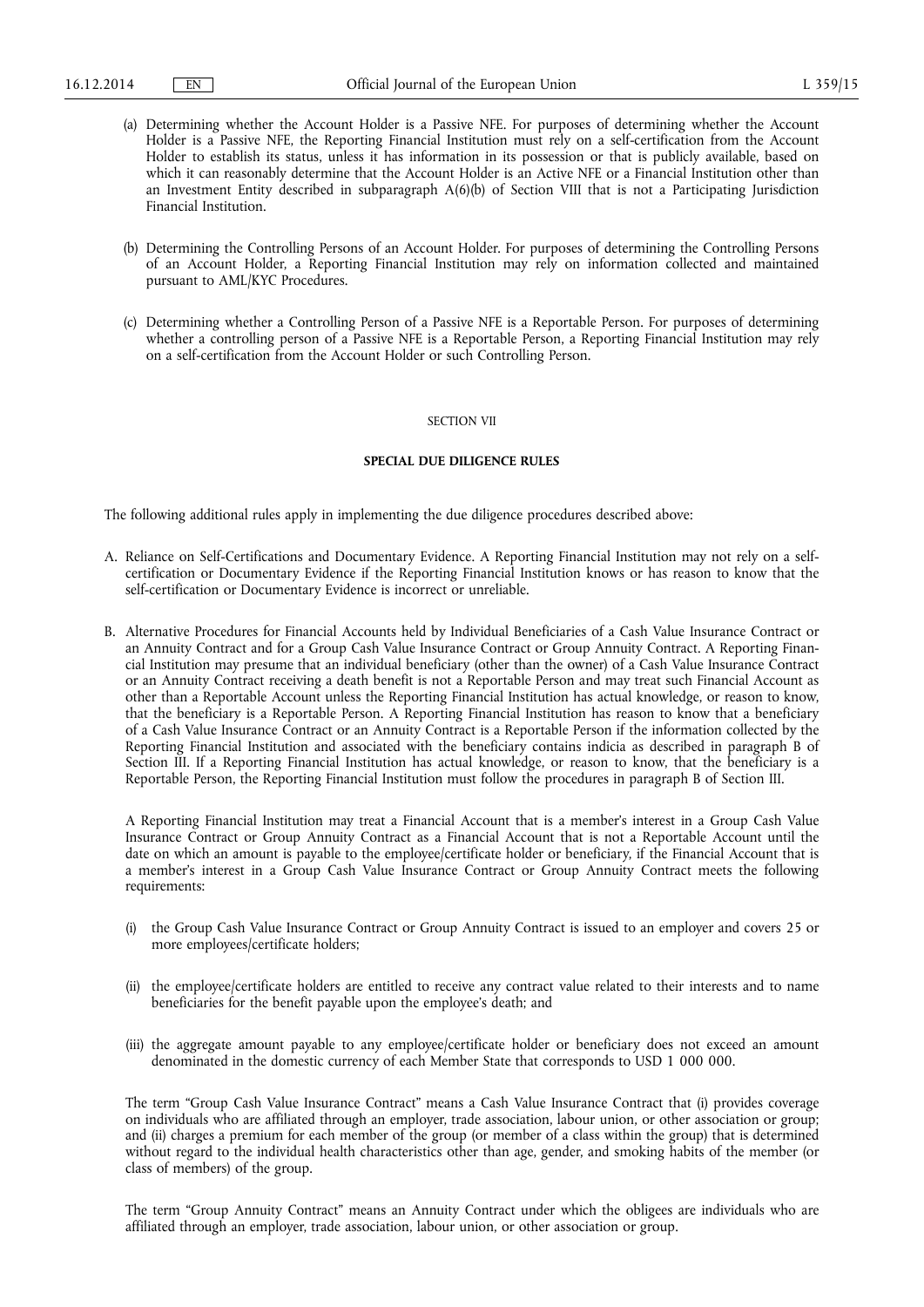- C. Account Balance Aggregation and Currency Rules
	- 1. Aggregation of Individual Accounts. For purposes of determining the aggregate balance or value of Financial Accounts held by an individual, a Reporting Financial Institution is required to aggregate all Financial Accounts maintained by the Reporting Financial Institution, or by a Related Entity, but only to the extent that the Reporting Financial Institution's computerised systems link the Financial Accounts by reference to a data element such as client number or TIN, and allow account balances or values to be aggregated. Each holder of a jointly held Financial Account shall be attributed the entire balance or value of the jointly held Financial Account for purposes of applying the aggregation requirements described in this subparagraph.
	- 2. Aggregation of Entity Accounts. For purposes of determining the aggregate balance or value of Financial Accounts held by an Entity, a Reporting Financial Institution is required to take into account all Financial Accounts that are maintained by the Reporting Financial Institution, or by a Related Entity, but only to the extent that the Reporting Financial Institution's computerised systems link the Financial Accounts by reference to a data element such as client number or TIN, and allow account balances or values to be aggregated. Each holder of a jointly held Financial Account shall be attributed the entire balance or value of the jointly held Financial Account for purposes of applying the aggregation requirements described in this subparagraph.
	- 3. Special Aggregation Rule Applicable to Relationship Managers. For purposes of determining the aggregate balance or value of Financial Accounts held by a person to determine whether a financial account is a High Value Account, a Reporting Financial Institution is also required, in the case of any Financial Accounts that a relationship manager knows, or has reason to know, are directly or indirectly owned, controlled, or established (other than in a fiduciary capacity) by the same person, to aggregate all such accounts.
	- 4. Amounts Read to Include Equivalent in Other Currencies. All amounts denominated in the domestic currency of each Member State shall be read to include equivalent amounts in other currencies, as determined by domestic law.

#### SECTION VIII

#### **DEFINED TERMS**

The following terms have the meanings set forth below:

- A. Reporting Financial Institution
	- 1. The term "Reporting Financial Institution" means any Member State Financial Institution that is not a Non-Reporting Financial Institution. The term "Member State Financial Institution" means: (i) any Financial Institution that is resident in a Member State, but excludes any branch of that Financial Institution that is located outside that Member State; and (ii) any branch of a Financial Institution that is not resident in a Member State, if that branch is located in that Member State.
	- 2. The term "Participating Jurisdiction Financial Institution" means (i) any Financial Institution that is resident in a Participating Jurisdiction, but excludes any branch of that Financial Institution that is located outside such Participating Jurisdiction; and (ii) any branch of a Financial Institution that is not resident in a Participating Jurisdiction, if that branch is located in such Participating Jurisdiction.
	- 3. The term "Financial Institution" means a Custodial Institution, a Depository Institution, an Investment Entity, or a Specified Insurance Company.
	- 4. The term "Custodial Institution" means any Entity that holds, as a substantial portion of its business, Financial Assets for the account of others. An Entity holds Financial Assets for the account of others as a substantial portion of its business if the Entity's gross income attributable to the holding of Financial Assets and related financial services equals or exceeds 20 % of the Entity's gross income during the shorter of: (i) the three-year period that ends on 31 December (or the final day of a non-calendar year accounting period) prior to the year in which the determination is being made; or (ii) the period during which the Entity has been in existence.
	- 5. The term "Depository Institution" means any Entity that accepts deposits in the ordinary course of a banking or similar business.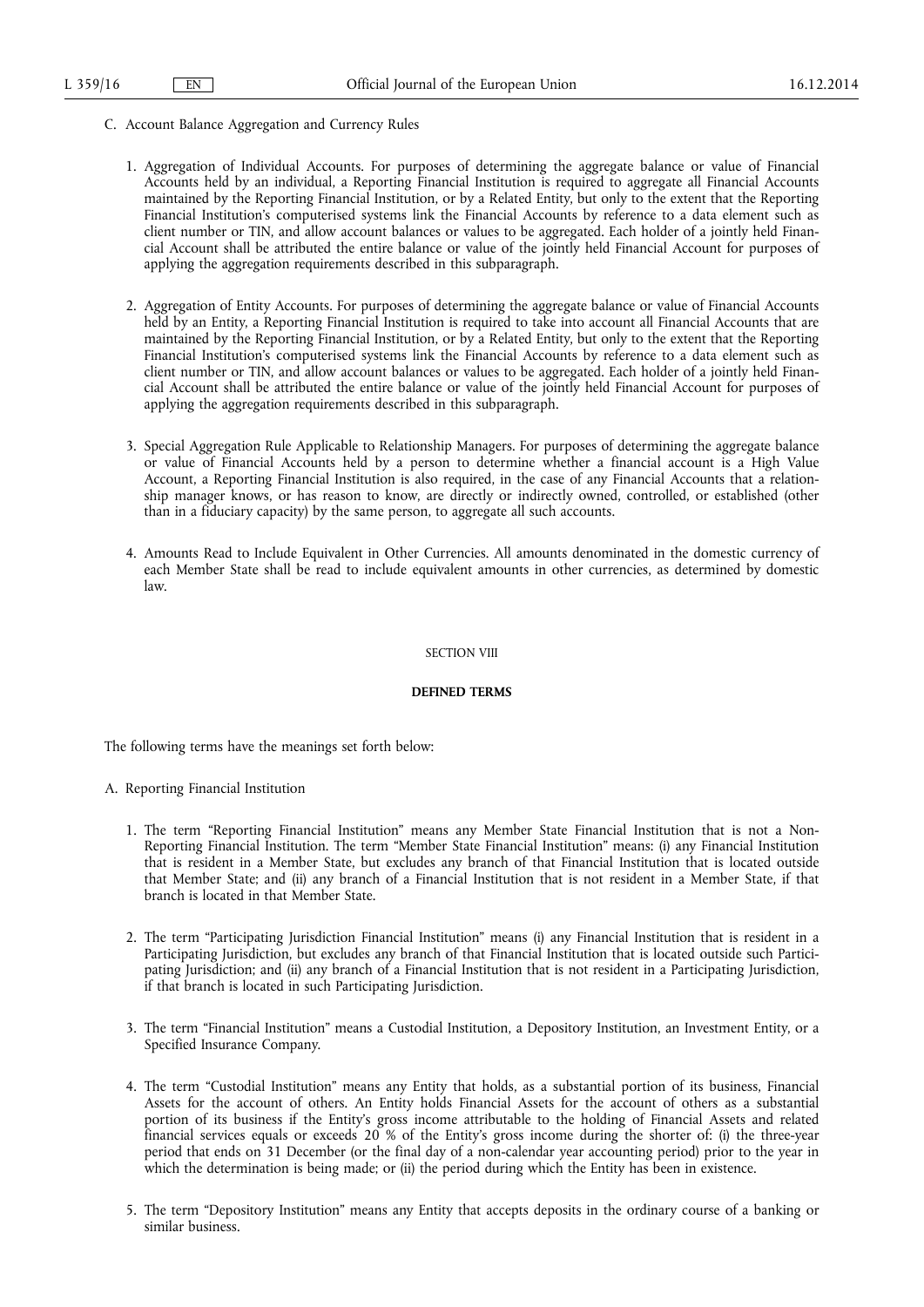- 6. The term "Investment Entity" means any Entity:
	- (a) which primarily conducts as a business one or more of the following activities or operations for or on behalf of a customer:
		- (i) trading in money market instruments (cheques, bills, certificates of deposit, derivatives, etc.); foreign exchange; exchange, interest rate and index instruments; transferable securities; or commodity futures trading;
		- (ii) individual and collective portfolio management; or
		- (iii) otherwise investing, administering, or managing Financial Assets or money on behalf of other persons;
		- or
	- (b) the gross income of which is primarily attributable to investing, reinvesting, or trading in Financial Assets, if the Entity is managed by another Entity that is a Depository Institution, a Custodial Institution, a Specified Insurance Company, or an Investment Entity described in subparagraph A(6)(a).

An Entity is treated as primarily conducting as a business one or more of the activities described in subparagraph  $A(6)(a)$ , or an Entity's gross income is primarily attributable to investing, reinvesting, or trading in Financial Assets for the purposes of subparagraph A(6)(b), if the Entity's gross income attributable to the relevant activities equals or exceeds 50 % of the Entity's gross income during the shorter of: (i) the three-year period ending on 31 December of the year preceding the year in which the determination is made; or (ii) the period during which the Entity has been in existence. The term "Investment Entity" does not include an Entity that is an Active NFE because that Entity meets any of the criteria in subparagraphs  $D(8)(d)$  through (g).

This paragraph shall be interpreted in a manner consistent with similar language set forth in the definition of "financial institution" in the Financial Action Task Force Recommendations.

- 7. The term "Financial Asset" includes a security (for example, a share of stock in a corporation; partnership or beneficial ownership interest in a widely held or publicly traded partnership or trust; note, bond, debenture, or other evidence of indebtedness), partnership interest, commodity, swap (for example, interest rate swaps, currency swaps, basis swaps, interest rate caps, interest rate floors, commodity swaps, equity swaps, equity index swaps, and similar agreements), Insurance Contract or Annuity Contract, or any interest (including a futures or forward contract or option) in a security, partnership interest, commodity, swap, Insurance Contract, or Annuity Contract. The term "Financial Asset" does not include a non-debt, direct interest in real property.
- 8. The term "Specified Insurance Company" means any Entity that is an insurance company (or the holding company of an insurance company) which issues, or is obligated to make payments with respect to, a Cash Value Insurance Contract or an Annuity Contract.
- B. Non-Reporting Financial Institution
	- 1. The term "Non-Reporting Financial Institution" means any Financial Institution which is:
		- (a) a Governmental Entity, International Organisation or Central Bank, other than with respect to a payment that is derived from an obligation held in connection with a commercial financial activity of a type engaged in by a Specified Insurance Company, Custodial Institution, or Depository Institution;
		- (b) a Broad Participation Retirement Fund; a Narrow Participation Retirement Fund; a Pension Fund of a Governmental Entity, International Organisation or Central Bank; or a Qualified Credit Card Issuer;
		- (c) any other Entity that presents a low risk of being used to evade tax, has substantially similar characteristics to any of the Entities described in subparagraphs B(1)(a) and (b), and is included in the list of Non-Reporting Financial Institutions referred to in Article 8(7a) of this Directive, provided that the status of such Entity as a Non-Reporting Financial Institution does not frustrate the purposes of this Directive;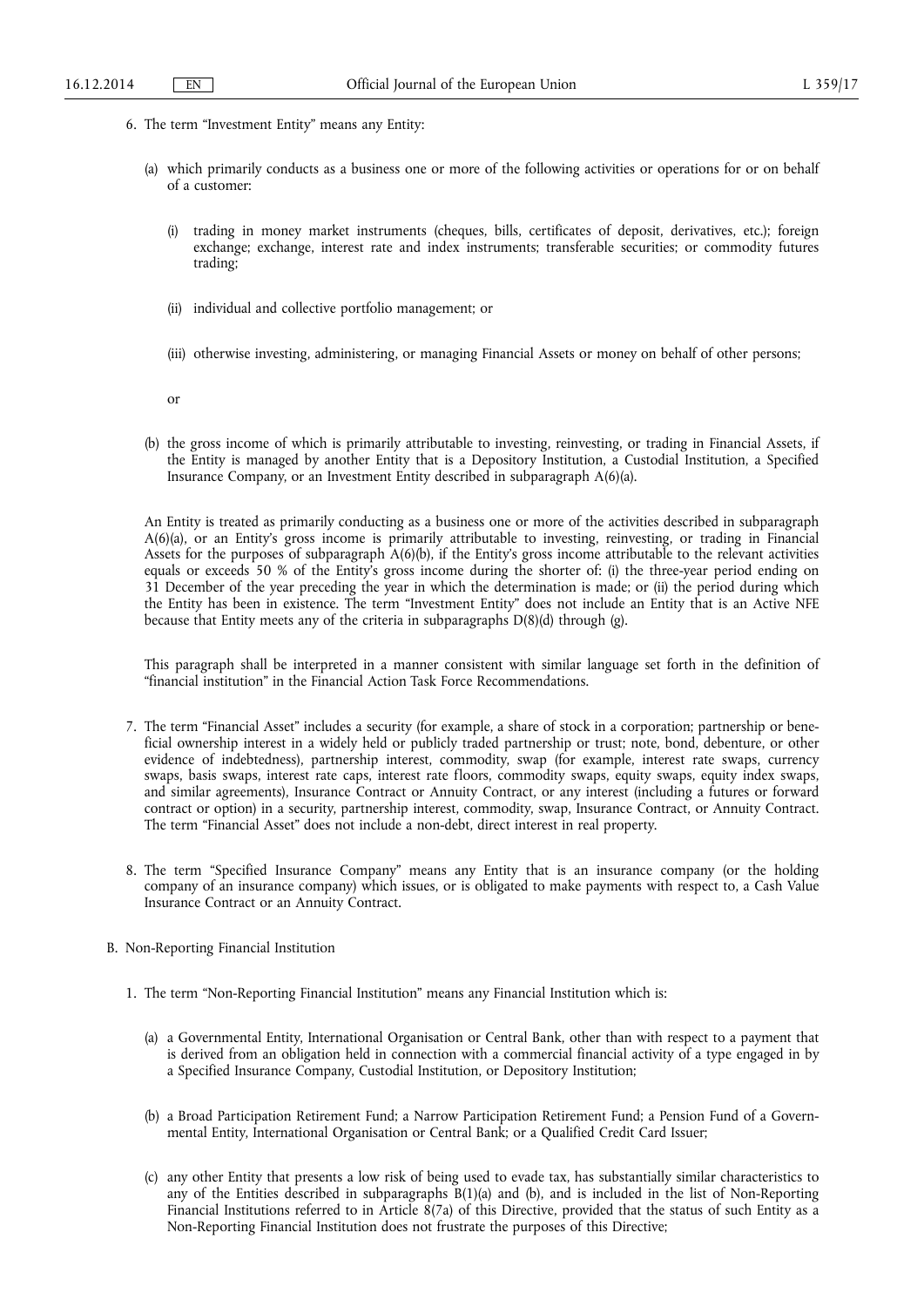- (d) an Exempt Collective Investment Vehicle; or
- (e) a trust to the extent that the trustee of the trust is a Reporting Financial Institution and reports all information required to be reported pursuant to Section I with respect to all Reportable Accounts of the trust.
- 2. The term "Governmental Entity" means the government of a Member State or other jurisdiction, any political subdivision of a Member State or other jurisdiction (which, for the avoidance of doubt, includes a state, province, county, or municipality), or any wholly owned agency or instrumentality of a Member State or other jurisdiction or of any one or more of the foregoing (each, a "Governmental Entity"). This category is comprised of the integral parts, controlled entities, and political subdivisions of a Member State or other jurisdiction.
	- (a) An "integral part" of a Member State or other jurisdiction means any person, organisation, agency, bureau, fund, instrumentality, or other body, however designated, that constitutes a governing authority of a Member State or other jurisdiction. The net earnings of the governing authority must be credited to its own account or to other accounts of the Member State or other jurisdiction, with no portion inuring to the benefit of any private person. An integral part does not include any individual who is a sovereign, official, or administrator acting in a private or personal capacity.
	- (b) A "controlled entity" means an Entity which is separate in form from the Member State or other jurisdiction or which otherwise constitutes a separate juridical entity, provided that:
		- (i) the Entity is wholly owned and controlled by one or more Governmental Entities directly or through one or more controlled entities;
		- (ii) the Entity's net earnings are credited to its own account or to the accounts of one or more Governmental Entities, with no portion of its income inuring to the benefit of any private person; and
		- (iii) the Entity's assets vest in one or more Governmental Entities upon dissolution.
	- (c) Income does not inure to the benefit of private persons if such persons are the intended beneficiaries of a governmental programme, and the programme activities are performed for the general public with respect to the common welfare or relate to the administration of some phase of government. Notwithstanding the foregoing, however, income is considered to inure to the benefit of private persons if the income is derived from the use of a Governmental Entity to conduct a commercial business, such as a commercial banking business, that provides financial services to private persons.
- 3. The term "International Organisation" means any international organisation or wholly owned agency or instrumentality thereof. This category includes any intergovernmental organisation (including a supranational organisation) (i) that is comprised primarily of governments; (ii) that has in effect a headquarters or substantially similar agreement with the Member State; and (iii) the income of which does not inure to the benefit of private persons.
- 4. The term "Central Bank" means an institution that is by law or government sanction the principal authority, other than the government of the Member State itself, issuing instruments intended to circulate as currency. Such an institution may include an instrumentality that is separate from the government of the Member State, whether or not owned in whole or in part by the Member State.
- 5. The term "Broad Participation Retirement Fund" means a fund established to provide retirement, disability, or death benefits, or any combination thereof, to beneficiaries who are current or former employees (or persons designated by such employees) of one or more employers in consideration for services rendered, provided that the fund:
	- (a) does not have a single beneficiary with a right to more than 5 % of the fund's assets;
	- (b) is subject to government regulation and provides information reporting to the tax authorities; and
	- (c) satisfies at least one of the following requirements:
		- (i) the fund is generally exempt from tax on investment income, or taxation of such income is deferred or taxed at a reduced rate, due to its status as a retirement or pension plan;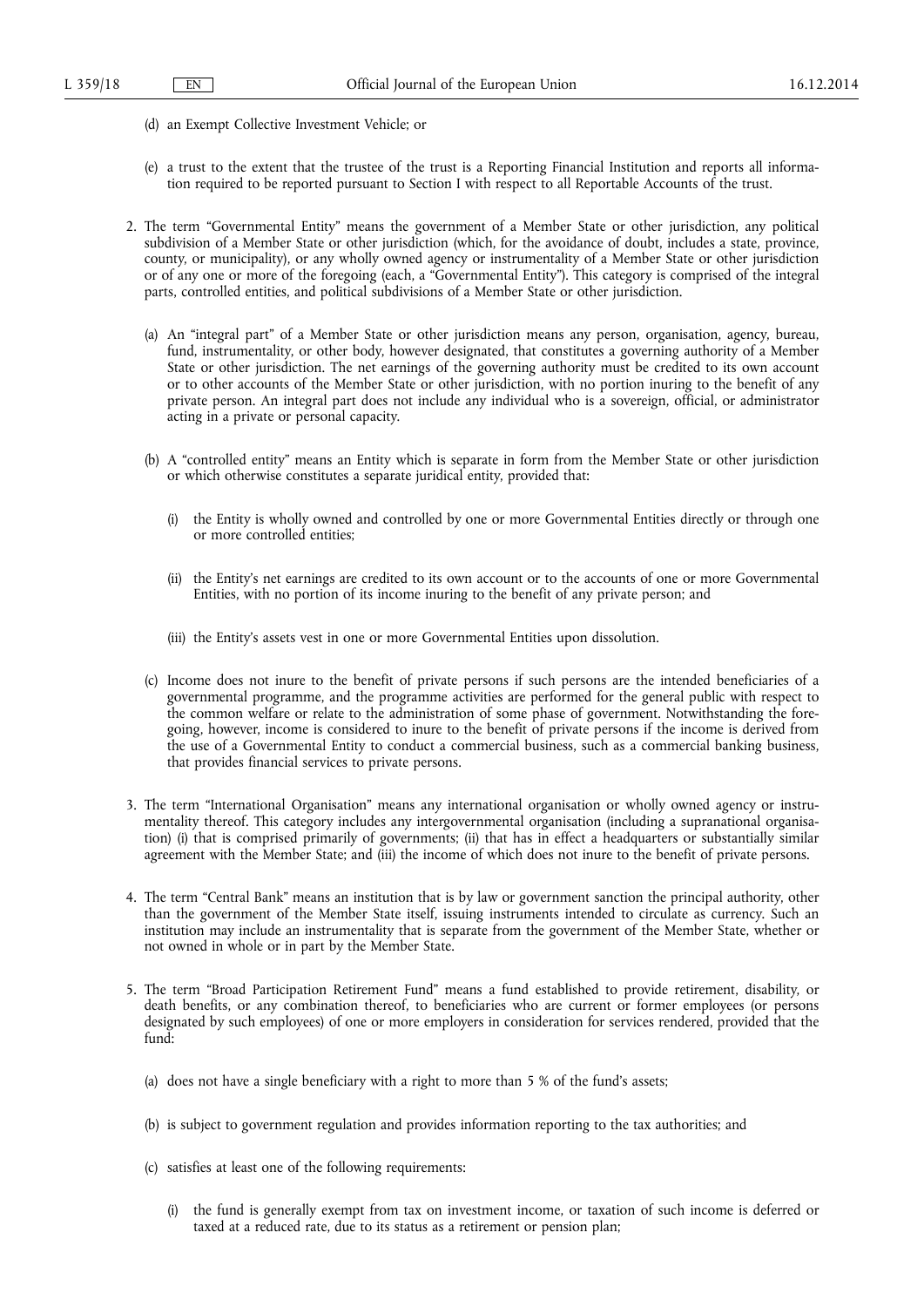- (ii) the fund receives at least 50 % of its total contributions (other than transfers of assets from other plans described in subparagraphs B(5) through (7) or from retirement and pension accounts described in subparagraph  $C(17)(a)$ ) from the sponsoring employers;
- (iii) distributions or withdrawals from the fund are allowed only upon the occurrence of specified events related to retirement, disability, or death (except rollover distributions to other retirement funds described in subparagraphs B(5) through (7) or retirement and pension accounts described in subparagraph  $C(17)(a)$ , or penalties apply to distributions or withdrawals made before such specified events; or
- (iv) contributions (other than certain permitted make-up contributions) by employees to the fund are limited by reference to earned income of the employee or may not exceed, annually, an amount denominated in the domestic currency of each Member State that corresponds to USD 50 000, applying the rules set forth in paragraph C of Section VII for account aggregation and currency translation.
- 6. The term "Narrow Participation Retirement Fund" means a fund established to provide retirement, disability, or death benefits to beneficiaries who are current or former employees (or persons designated by such employees) of one or more employers in consideration for services rendered, provided that:
	- (a) the fund has fewer than 50 participants;
	- (b) the fund is sponsored by one or more employers that are not Investment Entities or Passive NFEs;
	- (c) the employee and employer contributions to the fund (other than transfers of assets from retirement and pension accounts described in subparagraph C(17)(a)) are limited by reference to earned income and compensation of the employee, respectively;
	- (d) participants that are not residents of the Member State in which the fund is established are not entitled to more than 20 % of the fund's assets; and
	- (e) the fund is subject to government regulation and provides information reporting to the tax authorities.
- 7. The term "Pension Fund of a Governmental Entity, International Organisation or Central Bank" means a fund established by a Governmental Entity, International Organisation or Central Bank to provide retirement, disability, or death benefits to beneficiaries or participants who are current or former employees (or persons designated by such employees), or who are not current or former employees, if the benefits provided to such beneficiaries or participants are in consideration of personal services performed for the Governmental Entity, International Organisation or Central Bank.
- 8. The term "Qualified Credit Card Issuer" means a Financial Institution satisfying the following requirements:
	- (a) the Financial Institution is a Financial Institution solely because it is an issuer of credit cards that accepts deposits only when a customer makes a payment in excess of a balance due with respect to the card and the overpayment is not immediately returned to the customer; and
	- (b) beginning on or before 1 January 2016, the Financial Institution implements policies and procedures either to prevent a customer from making an overpayment in excess of an amount denominated in the domestic currency of each Member State that corresponds to USD 50 000, or to ensure that any customer overpayment in excess of that amount is refunded to the customer within 60 days, in each case applying the rules set forth in paragraph C of Section VII for account aggregation and currency translation. For this purpose, a customer overpayment does not refer to credit balances to the extent of disputed charges but does include credit balances resulting from merchandise returns.
- 9. The term "Exempt Collective Investment Vehicle" means an Investment Entity that is regulated as a collective investment vehicle, provided that all of the interests in the collective investment vehicle are held by or through individuals or Entities that are not Reportable Persons, except a Passive NFE with Controlling Persons who are Reportable Persons.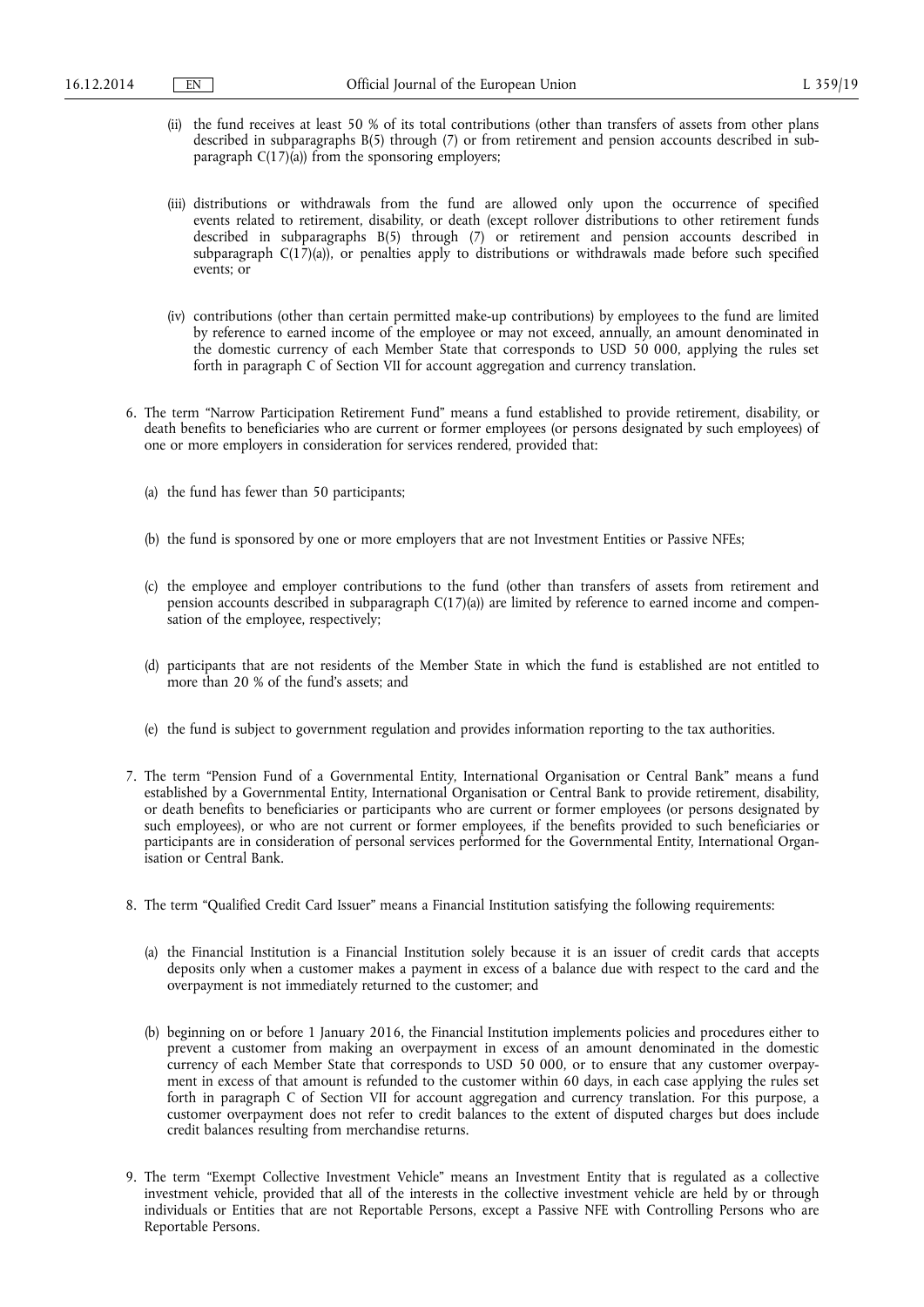An Investment Entity that is regulated as a collective investment vehicle does not fail to qualify under subparagraph B(9) as an Exempt Collective Investment Vehicle, solely because the collective investment vehicle has issued physical shares in bearer form, provided that:

- (a) the collective investment vehicle has not issued, and does not issue, any physical shares in bearer form after 31 December 2015;
- (b) the collective investment vehicle retires all such shares upon surrender;
- (c) the collective investment vehicle performs the due diligence procedures set forth in Sections II through VII and reports any information required to be reported with respect to any such shares when such shares are presented for redemption or other payment; and
- (d) the collective investment vehicle has in place policies and procedures to ensure that such shares are redeemed or immobilised as soon as possible, and in any event prior to 1 January 2018.

#### C. Financial Account

- 1. The term "Financial Account" means an account maintained by a Financial Institution, and includes a Depository Account, a Custodial Account and:
	- (a) in the case of an Investment Entity, any equity or debt interest in the Financial Institution. Notwithstanding the foregoing, the term "Financial Account" does not include any equity or debt interest in an Entity that is an Investment Entity solely because it (i) renders investment advice to, and acts on behalf of; or (ii) manages portfolios for, and acts on behalf of, a customer for the purpose of investing, managing, or administering Financial Assets deposited in the name of the customer with a Financial Institution other than such Entity;
	- (b) in the case of a Financial Institution not described in subparagraph C(1)(a), any equity or debt interest in the Financial Institution, if the class of interests was established with the purpose of avoiding reporting in accordance with Section I; and
	- (c) any Cash Value Insurance Contract and any Annuity Contract issued or maintained by a Financial Institution, other than a non-investment-linked, non-transferable immediate life annuity that is issued to an individual and monetises a pension or disability benefit provided under an account that is an Excluded Account.

The term "Financial Account" does not include any account that is an Excluded Account.

- 2. The term "Depository Account" includes any commercial, checking, savings, time, or thrift account, or an account that is evidenced by a certificate of deposit, thrift certificate, investment certificate, certificate of indebtedness, or other similar instrument maintained by a Financial Institution in the ordinary course of a banking or similar business. A Depository Account also includes an amount held by an insurance company pursuant to a guaranteed investment contract or similar agreement to pay or credit interest thereon.
- 3. The term "Custodial Account" means an account (other than an Insurance Contract or Annuity Contract) which holds one or more Financial Assets for the benefit of another person.
- 4. The term "Equity Interest" means, in the case of a partnership that is a Financial Institution, either a capital or profits interest in the partnership. In the case of a trust that is a Financial Institution, an Equity Interest is considered to be held by any person treated as a settlor or beneficiary of all or a portion of the trust, or any other natural person exercising ultimate effective control over the trust. A Reportable Person will be treated as being a beneficiary of a trust if such Reportable Person has the right to receive directly or indirectly (for example, through a nominee) a mandatory distribution or may receive, directly or indirectly, a discretionary distribution from the trust.
- 5. The term "Insurance Contract" means a contract (other than an Annuity Contract) under which the issuer agrees to pay an amount upon the occurrence of a specified contingency involving mortality, morbidity, accident, liability, or property risk.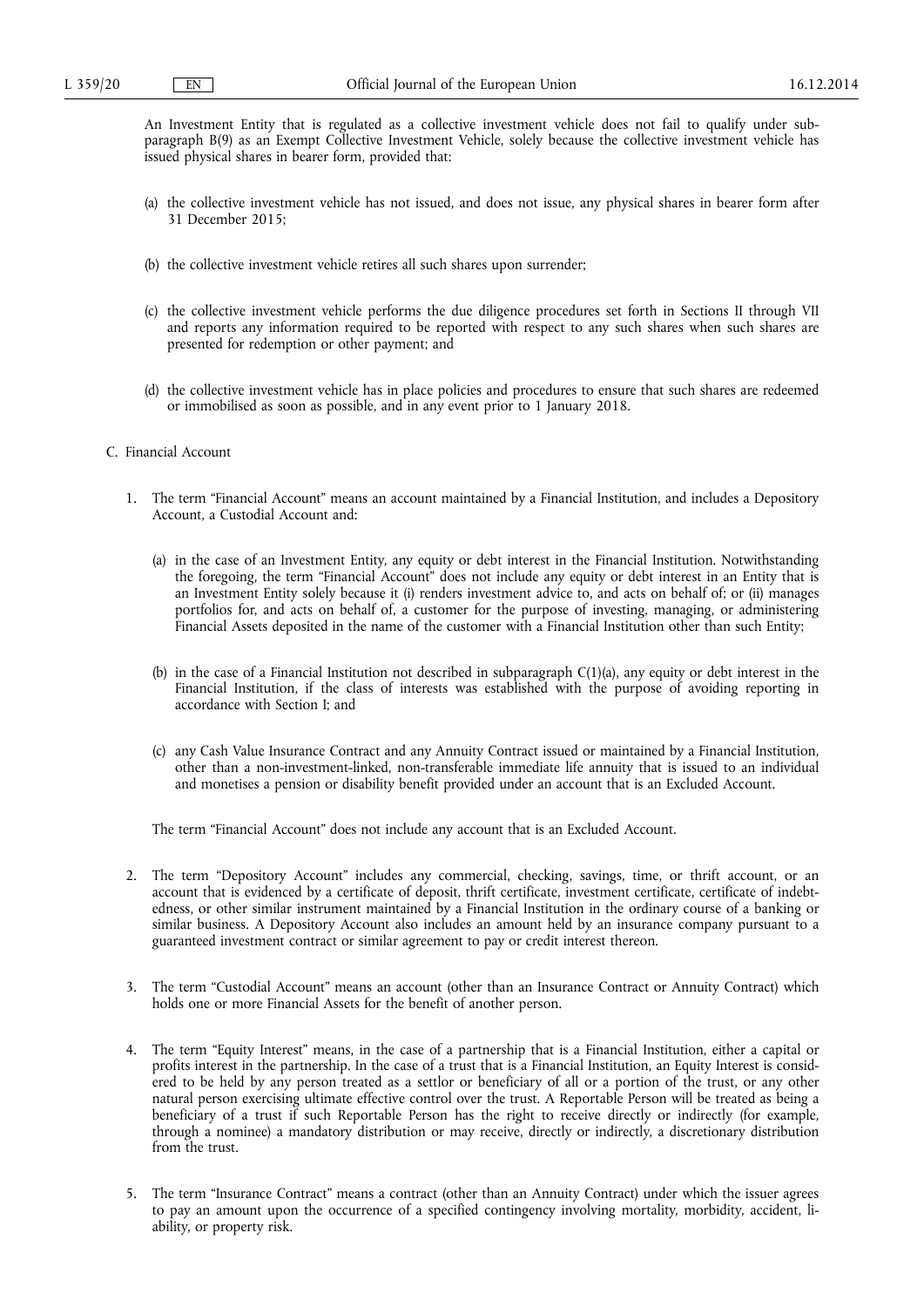- 6. The term "Annuity Contract" means a contract under which the issuer agrees to make payments for a period of time determined in whole or in part by reference to the life expectancy of one or more individuals. The term also includes a contract that is considered to be an Annuity Contract in accordance with the law, regulation, or practice of the Member State or other jurisdiction in which the contract was issued, and under which the issuer agrees to make payments for a term of years.
- 7. The term "Cash Value Insurance Contract" means an Insurance Contract (other than an indemnity reinsurance contract between two insurance companies) that has a Cash Value.
- 8. The term "Cash Value" means the greater of (i) the amount that the policyholder is entitled to receive upon surrender or termination of the contract (determined without reduction for any surrender charge or policy loan); and (ii) the amount the policyholder can borrow under or with regard to the contract. Notwithstanding the foregoing, the term "Cash Value" does not include an amount payable under an Insurance Contract:
	- (a) solely by reason of the death of an individual insured under a life insurance contract;
	- (b) as a personal injury or sickness benefit or other benefit providing indemnification of an economic loss incurred upon the occurrence of the event insured against;
	- (c) as a refund of a previously paid premium (less cost of insurance charges whether or not actually imposed) under an Insurance Contract (other than an investment-linked life insurance or annuity contract) due to cancellation or termination of the contract, decrease in risk exposure during the effective period of the contract, or arising from the correction of a posting or similar error with regard to the premium for the contract;
	- (d) as a policyholder dividend (other than a termination dividend) provided that the dividend relates to an Insurance Contract under which the only benefits payable are described in subparagraph C(8)(b); or
	- (e) as a return of an advance premium or premium deposit for an Insurance Contract for which the premium is payable at least annually if the amount of the advance premium or premium deposit does not exceed the next annual premium that will be payable under the contract.
- 9. The term "Pre-existing Account" means:
	- (a) a Financial Account maintained by a Reporting Financial Institution as of 31 December 2015;
	- (b) any Financial Account of an Account Holder, regardless of the date such Financial Account was opened, if:
		- (i) the Account Holder also holds with the Reporting Financial Institution (or with a Related Entity within the same Member State as the Reporting Financial Institution) a Financial Account that is a Pre-existing Account under subparagraph  $C(9)(a)$ ;
		- (ii) the Reporting Financial Institution (and, as applicable, the Related Entity within the same Member State as the Reporting Financial Institution) treats both of the aforementioned Financial Accounts, and any other Financial Accounts of the Account Holder that are treated as Pre-existing Accounts under point (b), as a single Financial Account for purposes of satisfying the standards of knowledge requirements set forth in paragraph A of Section VII, and for purposes of determining the balance or value of any of the Financial Accounts when applying any of the account thresholds;
		- (iii) with respect to a Financial Account that is subject to AML/KYC Procedures, the Reporting Financial Institution is permitted to satisfy such AML/KYC Procedures for the Financial Account by relying upon the AML/KYC Procedures performed for the Pre-existing Account described in subparagraph C(9)(a); and
		- (iv) the opening of the Financial Account does not require the provision of new, additional or amended customer information by the Account Holder other than for the purposes of this Directive.
- 10. The term "New Account" means a Financial Account maintained by a Reporting Financial Institution opened on or after 1 January 2016 unless it is treated as a Pre-existing Account under subparagraph C(9)(b).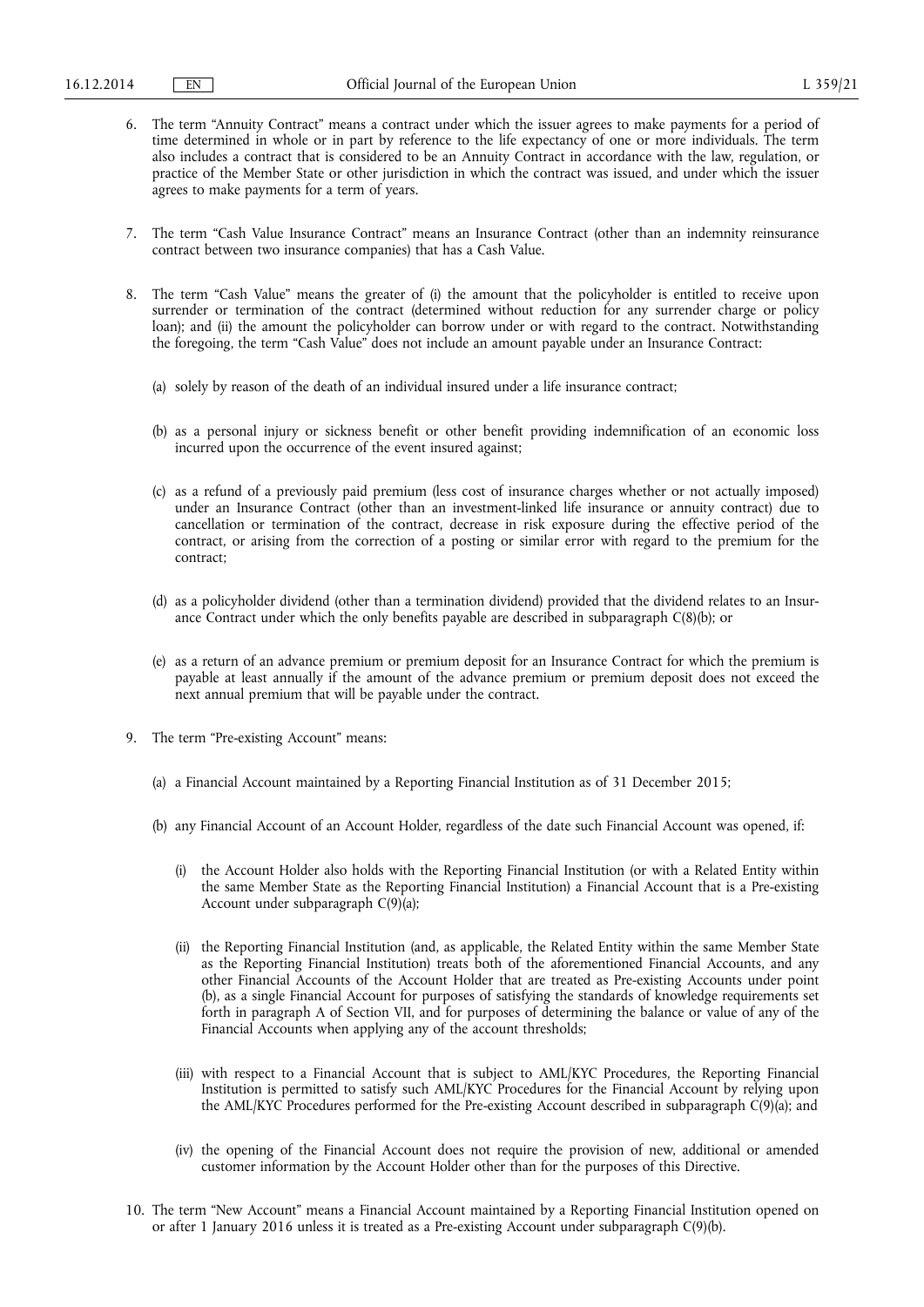- 11. The term "Pre-existing Individual Account" means a Pre-existing Account held by one or more individuals.
- 12. The term "New Individual Account" means a New Account held by one or more individuals.
- 13. The term "Pre-existing Entity Account" means a Pre-existing Account held by one or more Entities.
- 14. The term "Lower Value Account" means a Pre-existing Individual Account with an aggregate balance or value as of 31 December 2015 that does not exceed an amount denominated in the domestic currency of each Member State that corresponds to USD 1 000 000.
- 15. The term "High Value Account" means a Pre-existing Individual Account with an aggregate balance or value that exceeds, as of 31 December 2015, or 31 December of any subsequent year, an amount denominated in the domestic currency of each Member State that corresponds to USD 1 000 000.
- 16. The term "New Entity Account" means a New Account held by one or more Entities.
- 17. The term "Excluded Account" means any of the following accounts:
	- (a) a retirement or pension account that satisfies the following requirements:
		- (i) the account is subject to regulation as a personal retirement account or is part of a registered or regulated retirement or pension plan for the provision of retirement or pension benefits (including disability or death benefits);
		- (ii) the account is tax-favoured (i.e., contributions to the account that would otherwise be subject to tax are deductible or excluded from the gross income of the Account Holder or taxed at a reduced rate, or taxation of investment income from the account is deferred or taxed at a reduced rate);
		- (iii) information reporting is required to the tax authorities with respect to the account;
		- (iv) withdrawals are conditioned on reaching a specified retirement age, disability, or death, or penalties apply to withdrawals made before such specified events; and
		- (v) either (i) annual contributions are limited to an amount denominated in the domestic currency of each Member State that corresponds to USD 50 000 or less; or (ii) there is a maximum lifetime contribution limit to the account of an amount denominated in the domestic currency of each Member State that corresponds to USD 1 000 000 or less, in each case applying the rules set forth in paragraph C of Section VII for account aggregation and currency translation.

A Financial Account that otherwise satisfies the requirement of subparagraph  $C(17)(a)(v)$  will not fail to satisfy such requirement solely because such Financial Account may receive assets or funds transferred from one or more Financial Accounts that meet the requirements of subparagraph C(17)(a) or (b) or from one or more retirement or pension funds that meet the requirements of any of subparagraphs B(5) through (7);

- (b) an account that satisfies the following requirements:
	- (i) the account is subject to regulation as an investment vehicle for purposes other than for retirement and is regularly traded on an established securities market, or the account is subject to regulation as a savings vehicle for purposes other than for retirement;
	- (ii) the account is tax-favoured (i.e., contributions to the account that would otherwise be subject to tax are deductible or excluded from the gross income of the Account Holder or taxed at a reduced rate, or taxation of investment income from the account is deferred or taxed at a reduced rate);
	- (iii) withdrawals are conditioned on meeting specific criteria related to the purpose of the investment or savings account (for example, the provision of educational or medical benefits), or penalties apply to withdrawals made before such criteria are met; and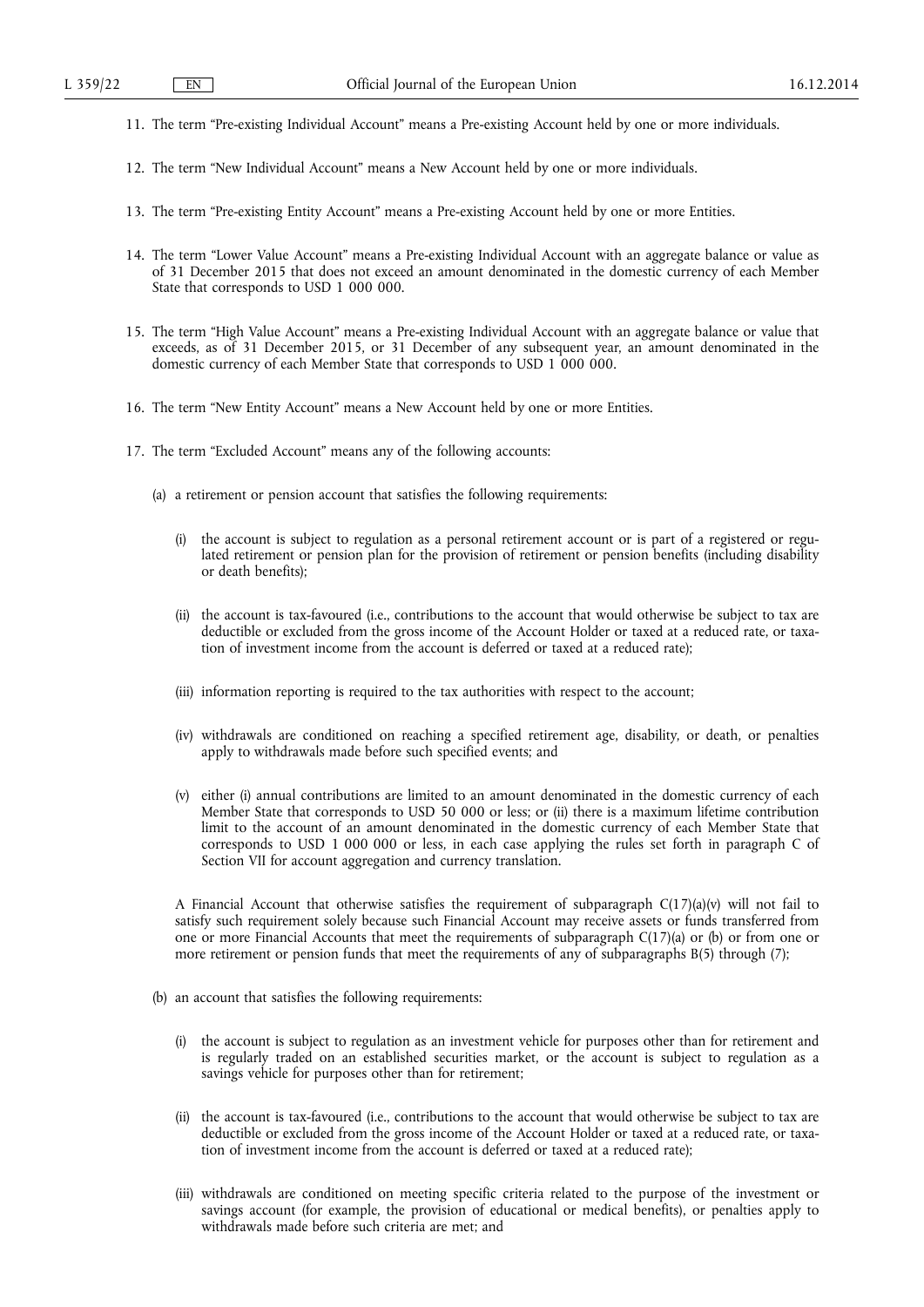(iv) annual contributions are limited to an amount denominated in the domestic currency of each Member State that corresponds to USD 50 000 or less, applying the rules set forth in paragraph C of Section VII for account aggregation and currency translation.

A Financial Account that otherwise satisfies the requirement of subparagraph C(17)(b)(iv) will not fail to satisfy such requirement solely because such Financial Account may receive assets or funds transferred from one or more Financial Accounts that meet the requirements of subparagraph  $C(17)(a)$  or (b) or from one or more retirement or pension funds that meet the requirements of any of subparagraphs B(5) through (7);

- (c) a life insurance contract with a coverage period that will end before the insured individual attains age 90, provided that the contract satisfies the following requirements:
	- (i) periodic premiums, which do not decrease over time, are payable at least annually during the period the contract is in existence or until the insured attains age 90, whichever is shorter;
	- (ii) the contract has no contract value that any person can access (by withdrawal, loan, or otherwise) without terminating the contract;
	- (iii) the amount (other than a death benefit) payable upon cancellation or termination of the contract cannot exceed the aggregate premiums paid for the contract, less the sum of mortality, morbidity, and expense charges (whether or not actually imposed) for the period or periods of the contract's existence and any amounts paid prior to the cancellation or termination of the contract; and
	- (iv) the contract is not held by a transferee for value;
- (d) an account that is held solely by an estate if the documentation for such account includes a copy of the deceased's will or death certificate;
- (e) an account established in connection with any of the following:
	- (i) a court order or judgment.
	- (ii) a sale, exchange, or lease of real or personal property, provided that the account satisfies the following requirements:
		- the account is funded solely with a down payment, earnest money, deposit in an amount appropriate to secure an obligation directly related to the transaction, or a similar payment, or is funded with a Financial Asset that is deposited in the account in connection with the sale, exchange, or lease of the property,
		- the account is established and used solely to secure the obligation of the purchaser to pay the purchase price for the property, the seller to pay any contingent liability, or the lessor or lessee to pay for any damages relating to the leased property as agreed under the lease,
		- the assets of the account, including the income earned thereon, will be paid or otherwise distributed for the benefit of the purchaser, seller, lessor, or lessee (including to satisfy such person's obligation) when the property is sold, exchanged, or surrendered, or the lease terminates,
		- the account is not a margin or similar account established in connection with a sale or exchange of a Financial Asset, and
		- the account is not associated with an account described in subparagraph  $C(17)(f)$ ;
	- (iii) an obligation of a Financial Institution servicing a loan secured by real property to set aside a portion of a payment solely to facilitate the payment of taxes or insurance related to the real property at a later time;
	- (iv) an obligation of a Financial Institution solely to facilitate the payment of taxes at a later time;
- (f) a Depository Account that satisfies the following requirements:
	- (i) the account exists solely because a customer makes a payment in excess of a balance due with respect to a credit card or other revolving credit facility and the overpayment is not immediately returned to the customer; and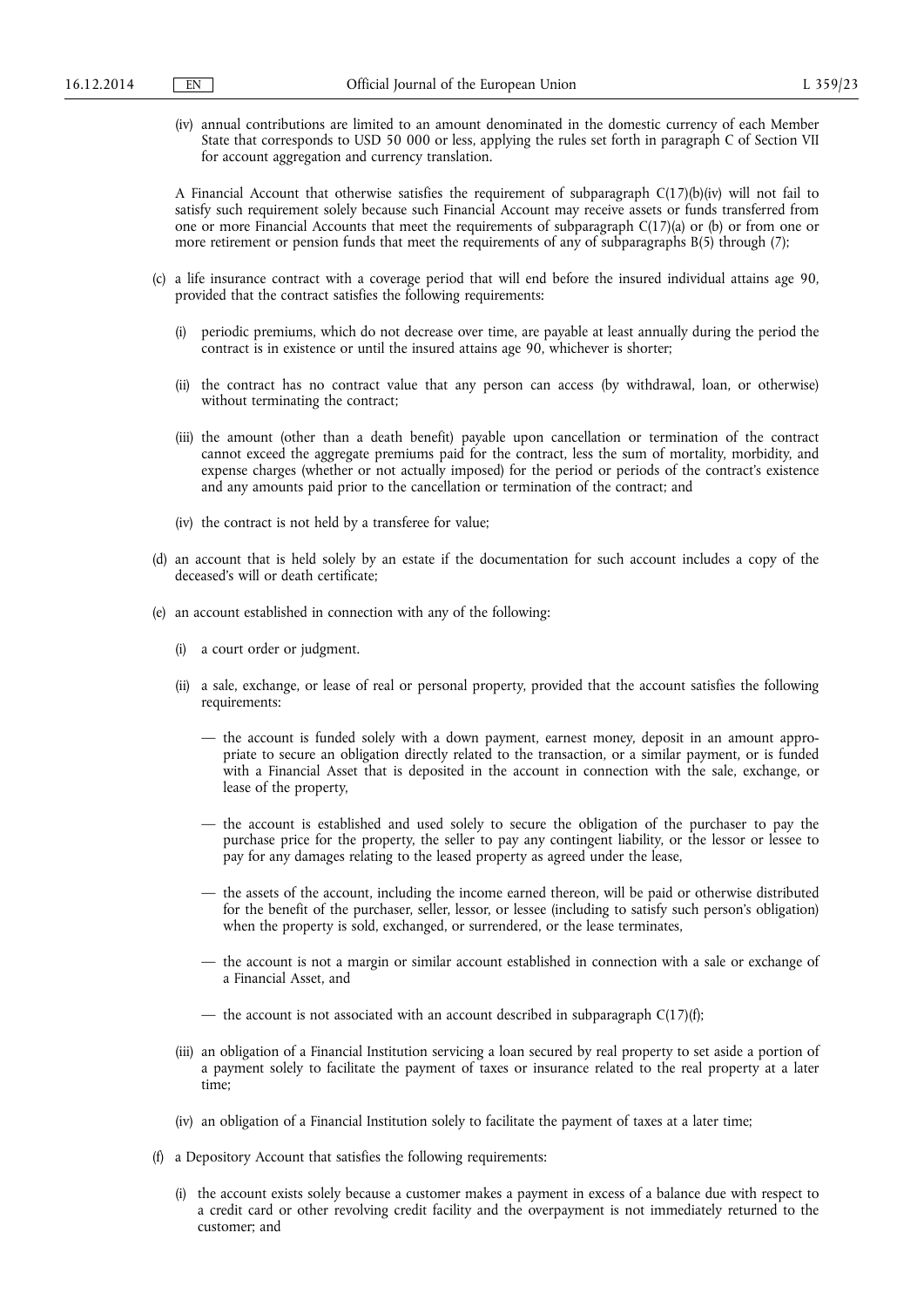- (ii) beginning on or before 1 January 2016, the Financial Institution implements policies and procedures either to prevent a customer from making an overpayment in excess of an amount denominated in the domestic currency of each Member State that corresponds to USD 50 000, or to ensure that any customer overpayment in excess of that amount is refunded to the customer within 60 days, in each case applying the rules set forth in paragraph C of Section VII for currency translation. For this purpose, a customer overpayment does not refer to credit balances to the extent of disputed charges but does include credit balances resulting from merchandise returns;
- (g) any other account that presents a low risk of being used to evade tax, has substantially similar characteristics to any of the accounts described in subparagraphs  $C(17)(a)$  through (f), and is included in the list of Excluded Accounts referred to in Article 8(7a) of this Directive, provided that the status of such account as an Excluded Account does not frustrate the purposes of this Directive.
- D. Reportable Account
	- 1. The term "Reportable Account" means a Financial Account that is maintained by a Member State Reporting Financial Institution and is held by one or more Reportable Persons or by a Passive NFE with one or more Controlling Persons that is a Reportable Person, provided it has been identified as such pursuant to the due diligence procedures described in Sections II through VII.
	- 2. The term "Reportable Person" means a Member State Person other than: (i) a corporation the stock of which is regularly traded on one or more established securities markets; (ii) any corporation that is a Related Entity of a corporation described in clause (i); (iii) a Governmental Entity; (iv) an International Organisation; (v) a Central Bank; or (vi) a Financial Institution.
	- 3. The term "Member State Person" with regard to each Member State means an individual or Entity that is resident in any other Member State under the tax laws of that other Member State, or an estate of a decedent that was a resident of any other Member State. For this purpose, an Entity such as a partnership, limited liability partnership or similar legal arrangement, which has no residence for tax purposes shall be treated as resident in the jurisdiction in which its place of effective management is situated.
	- 4. The term "Participating Jurisdiction" with regard to each Member State means:
		- (a) any other Member State;
		- (b) any other jurisdiction (i) with which the Member State concerned has an agreement in place pursuant to which that jurisdiction will provide the information specified in Section I; and (ii) which is identified in a list published by that Member State and notified to the European Commission;
		- (c) any other jurisdiction (i) with which the Union has an agreement in place pursuant to which that jurisdiction will provide the information specified in Section I; and (ii) which is identified in a list published by the European Commission.
	- 5. The term "Controlling Persons" means the natural persons who exercise control over an Entity. In the case of a trust, that term means the settlor(s), the trustee(s), the protector(s) (if any), the beneficiary(ies) or class(es) of beneficiaries, and any other natural person(s) exercising ultimate effective control over the trust, and in the case of a legal arrangement other than a trust, such term means persons in equivalent or similar positions. The term "Controlling Persons" must be interpreted in a manner consistent with the Financial Action Task Force Recommendations.
	- 6. The term "NFE" means any Entity that is not a Financial Institution.
	- 7. The term "Passive NFE" means any: (i) NFE that is not an Active NFE; or (ii) an Investment Entity described in subparagraph A(6)(b) that is not a Participating Jurisdiction Financial Institution.
	- 8. The term "Active NFE" means any NFE that meets any of the following criteria:
		- (a) less than 50 % of the NFE's gross income for the preceding calendar year or other appropriate reporting period is passive income and less than 50 % of the assets held by the NFE during the preceding calendar year or other appropriate reporting period are assets that produce or are held for the production of passive income;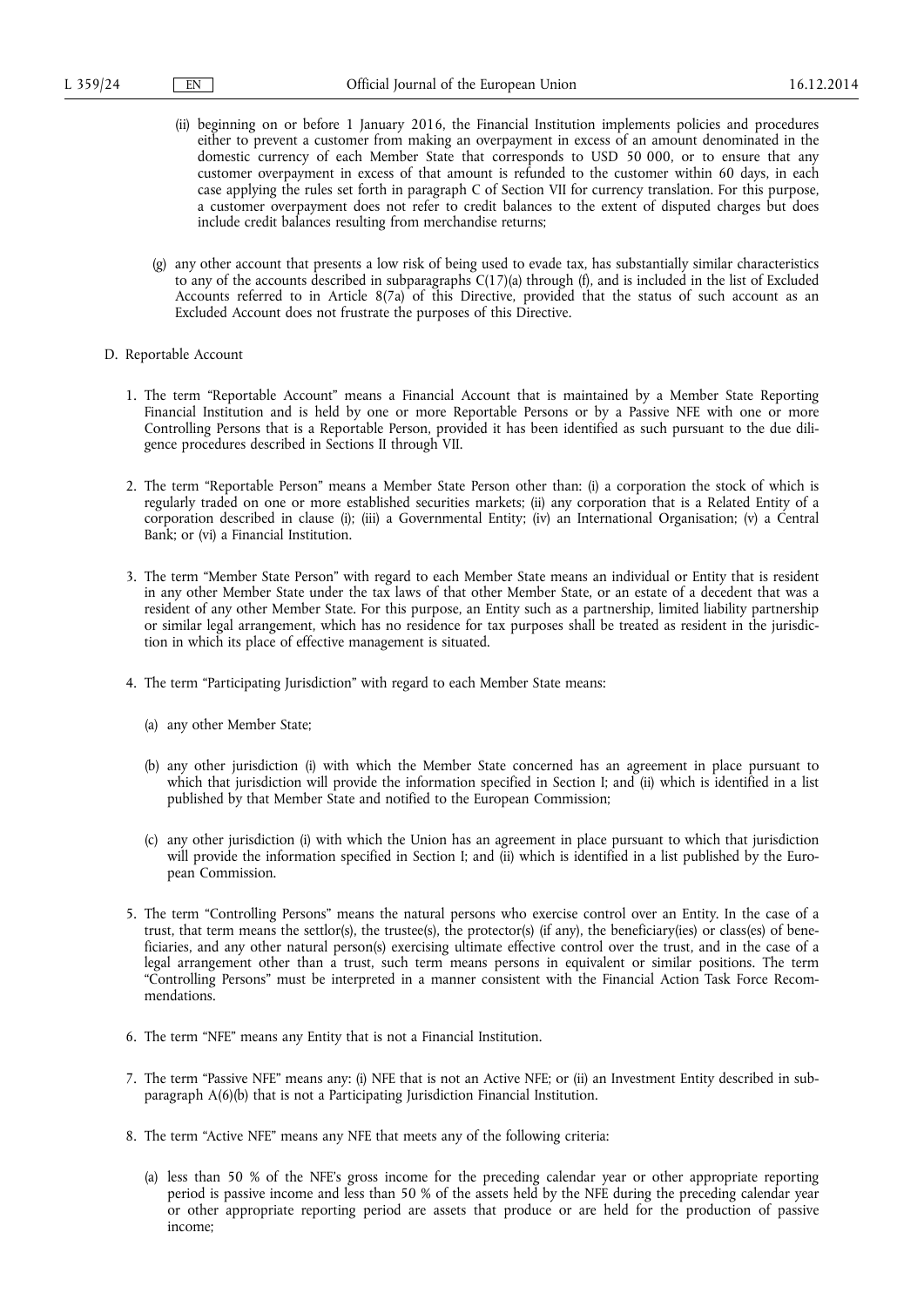- (b) the stock of the NFE is regularly traded on an established securities market or the NFE is a Related Entity of an Entity the stock of which is regularly traded on an established securities market;
- (c) the NFE is a Governmental Entity, an International Organisation, a Central Bank, or an Entity wholly owned by one or more of the foregoing;
- (d) substantially all of the activities of the NFE consist of holding (in whole or in part) the outstanding stock of, or providing financing and services to, one or more subsidiaries that engage in trades or businesses other than the business of a Financial Institution, except that an Entity does not qualify for this status if the Entity functions (or holds itself out) as an investment fund, such as a private equity fund, venture capital fund, leveraged buyout fund, or any investment vehicle whose purpose is to acquire or fund companies and then hold interests in those companies as capital assets for investment purposes;
- (e) the NFE is not yet operating a business and has no prior operating history, but is investing capital into assets with the intent to operate a business other than that of a Financial Institution, provided that the NFE does not qualify for this exception after the date that is 24 months after the date of the initial organisation of the NFE;
- (f) the NFE was not a Financial Institution in the past five years, and is in the process of liquidating its assets or is reorganising with the intent to continue or recommence operations in a business other than that of a Financial Institution;
- (g) the NFE primarily engages in financing and hedging transactions with, or for, Related Entities that are not Financial Institutions, and does not provide financing or hedging services to any Entity that is not a Related Entity, provided that the group of any such Related Entities is primarily engaged in a business other than that of a Financial Institution; or
- (h) the NFE meets all of the following requirements:
	- (i) it is established and operated in its Member State or other jurisdiction of residence exclusively for religious, charitable, scientific, artistic, cultural, athletic, or educational purposes; or it is established and operated in its Member State or other jurisdiction of residence and it is a professional organisation, business league, chamber of commerce, labour organisation, agricultural or horticultural organisation, civic league or an organisation operated exclusively for the promotion of social welfare;
	- (ii) it is exempt from income tax in its Member State or other jurisdiction of residence;
	- (iii) it has no shareholders or members who have a proprietary or beneficial interest in its income or assets;
	- (iv) the applicable laws of the NFE's Member State or other jurisdiction of residence or the NFE's formation documents do not permit any income or assets of the NFE to be distributed to, or applied for the benefit of, a private person or non-charitable Entity other than pursuant to the conduct of the NFE's charitable activities, or as payment of reasonable compensation for services rendered, or as payment representing the fair market value of property which the NFE has purchased; and
	- (v) the applicable laws of the NFE's Member State or other jurisdiction of residence or the NFE's formation documents require that, upon the NFE's liquidation or dissolution, all of its assets be distributed to a Governmental Entity or other non-profit organisation, or escheat to the government of the NFE's Member State or other jurisdiction of residence or any political subdivision thereof.

# E. Miscellaneous

1. The term "Account Holder" means the person listed or identified as the holder of a Financial Account by the Financial Institution that maintains the account. A person, other than a Financial Institution, holding a Financial Account for the benefit or account of another person as agent, custodian, nominee, signatory, investment advisor, or intermediary, is not treated as holding the account for purposes of this Directive, and such other person is treated as holding the account. In the case of a Cash Value Insurance Contract or an Annuity Contract, the Account Holder is any person entitled to access the Cash Value or change the beneficiary of the contract. If no person can access the Cash Value or change the beneficiary, the Account Holder is any person named as the owner in the contract and any person with a vested entitlement to payment under the terms of the contract. Upon the maturity of a Cash Value Insurance Contract or an Annuity Contract, each person entitled to receive a payment under the contract is treated as an Account Holder.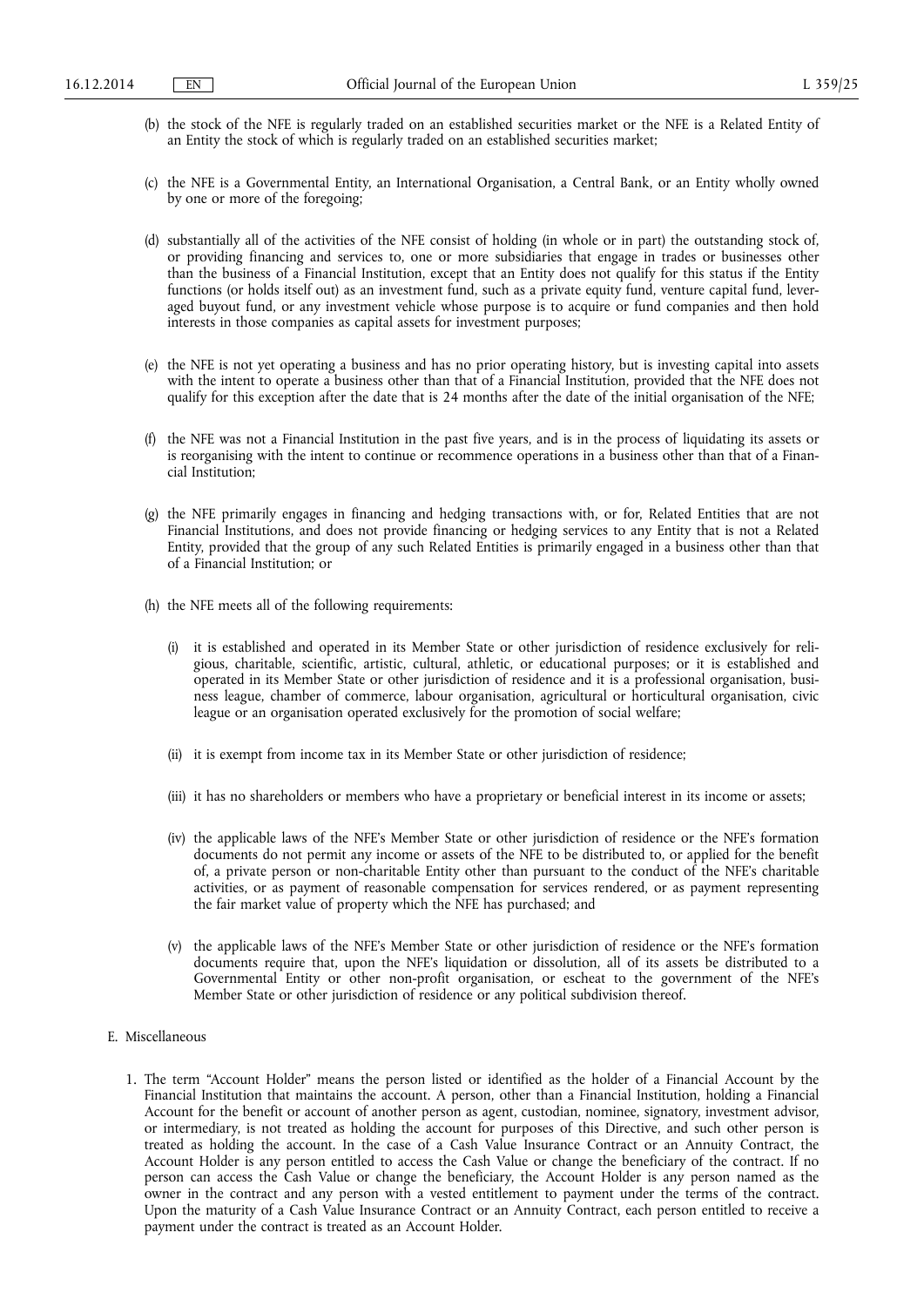- 2. The term "AML/KYC Procedures" means the customer due diligence procedures of a Reporting Financial Institution pursuant to the anti-money laundering or similar requirements to which such Reporting Financial Institution is subject.
- 3. The term "Entity" means a legal person or a legal arrangement, such as a corporation, partnership, trust, or foundation.
- 4. An Entity is a "Related Entity" of another Entity if (i) either Entity controls the other Entity; (ii) the two Entities are under common control; or (iii) the two Entities are Investment Entities described in subparagraph  $A(6)(b)$ , are under common management, and such management fulfils the due diligence obligations of such Investment Entities. For this purpose control includes direct or indirect ownership of more than 50 % of the vote and value in an Entity.
- 5. The term "TIN" means Taxpayer Identification Number (or functional equivalent in the absence of a Taxpayer Identification Number).
- 6. The term "Documentary Evidence" includes any of the following:
	- (a) a certificate of residence issued by an authorised government body (for example, a government or agency thereof, or a municipality) of the Member State or other jurisdiction in which the payee claims to be a resident;
	- (b) with respect to an individual, any valid identification issued by an authorised government body (for example, a government or agency thereof, or a municipality), that includes the individual's name and is typically used for identification purposes;
	- (c) with respect to an Entity, any official documentation issued by an authorised government body (for example, a government or agency thereof, or a municipality) that includes the name of the Entity and either the address of its principal office in the Member State or other jurisdiction in which it claims to be a resident or the Member State or other jurisdiction in which the Entity was incorporated or organised;
	- (d) any audited financial statement, third-party credit report, bankruptcy filing, or securities regulator's report.

With respect to a Pre-existing Entity Account, Reporting Financial Institutions may use as Documentary Evidence any classification in the Reporting Financial Institution's records with respect to the Account Holder that was determined based on a standardised industry coding system, that was recorded by the Reporting Financial Institution consistent with its normal business practices for purposes of AML/KYC Procedures or another regulatory purposes (other than for tax purposes) and that was implemented by the Reporting Financial Institution prior to the date used to classify the Financial Account as a Pre-existing Account, provided that the Reporting Financial Institution does not know or does not have reason to know that such classification is incorrect or unreliable. The term "standardised industry coding system" means a coding system used to classify establishments by business type for purposes other than tax purposes.

## SECTION IX

# **EFFECTIVE IMPLEMENTATION**

Pursuant to Article 8(3a) of this Directive, Member States must have rules and administrative procedures in place to ensure effective implementation of, and compliance with, the reporting and due diligence procedures set out above including:

- (1) rules to prevent any Financial Institutions, persons or intermediaries from adopting practices intended to circumvent the reporting and due diligence procedures;
- (2) rules requiring Reporting Financial Institutions to keep records of the steps undertaken and any evidence relied upon for the performance of the above procedures and adequate measures to obtain those records;
- (3) administrative procedures to verify Reporting Financial Institutions' compliance with the reporting and due diligence procedures; administrative procedures to follow up with a Reporting Financial Institution when undocumented accounts are reported;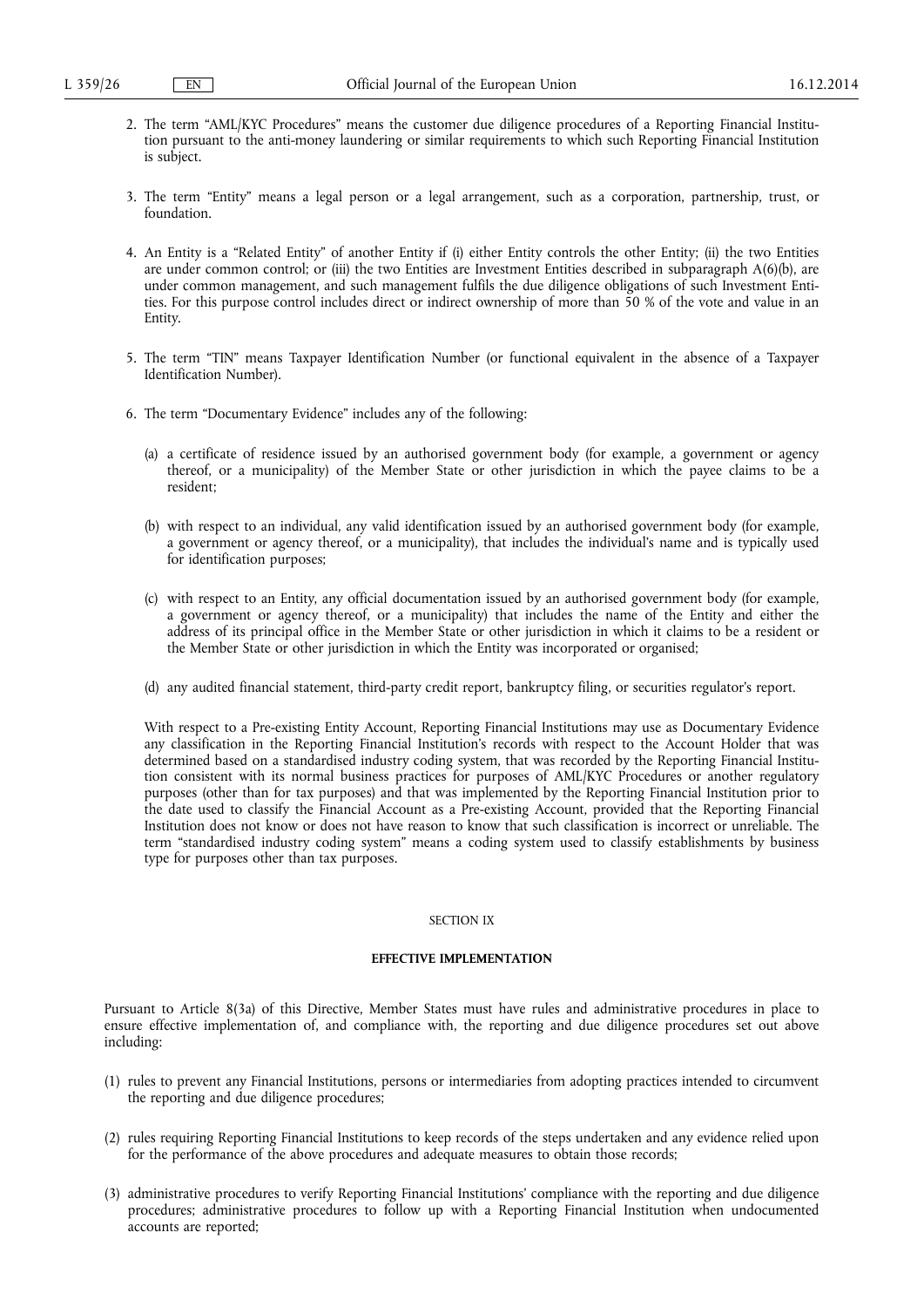- (4) administrative procedures to ensure that the Entities and accounts defined in domestic law as Non-Reporting Financial Institutions and Excluded Accounts continue to have a low risk of being used to evade tax; and
- (5) effective enforcement provisions to address non-compliance.

#### SECTION X

#### **IMPLEMENTATION DATES AS REGARDS REPORTING FINANCIAL INSTITUTIONS LOCATED IN AUSTRIA**

In the case of Reporting Financial Institutions located in Austria, all references to "2016" and "2017" in this Annex should be read as references to "2017" and "2018" respectively.

In the case of Pre-existing Accounts held by Reporting Financial Institutions located in Austria, all references to "31 December 2015" in this Annex should be read as references to "31 December 2016".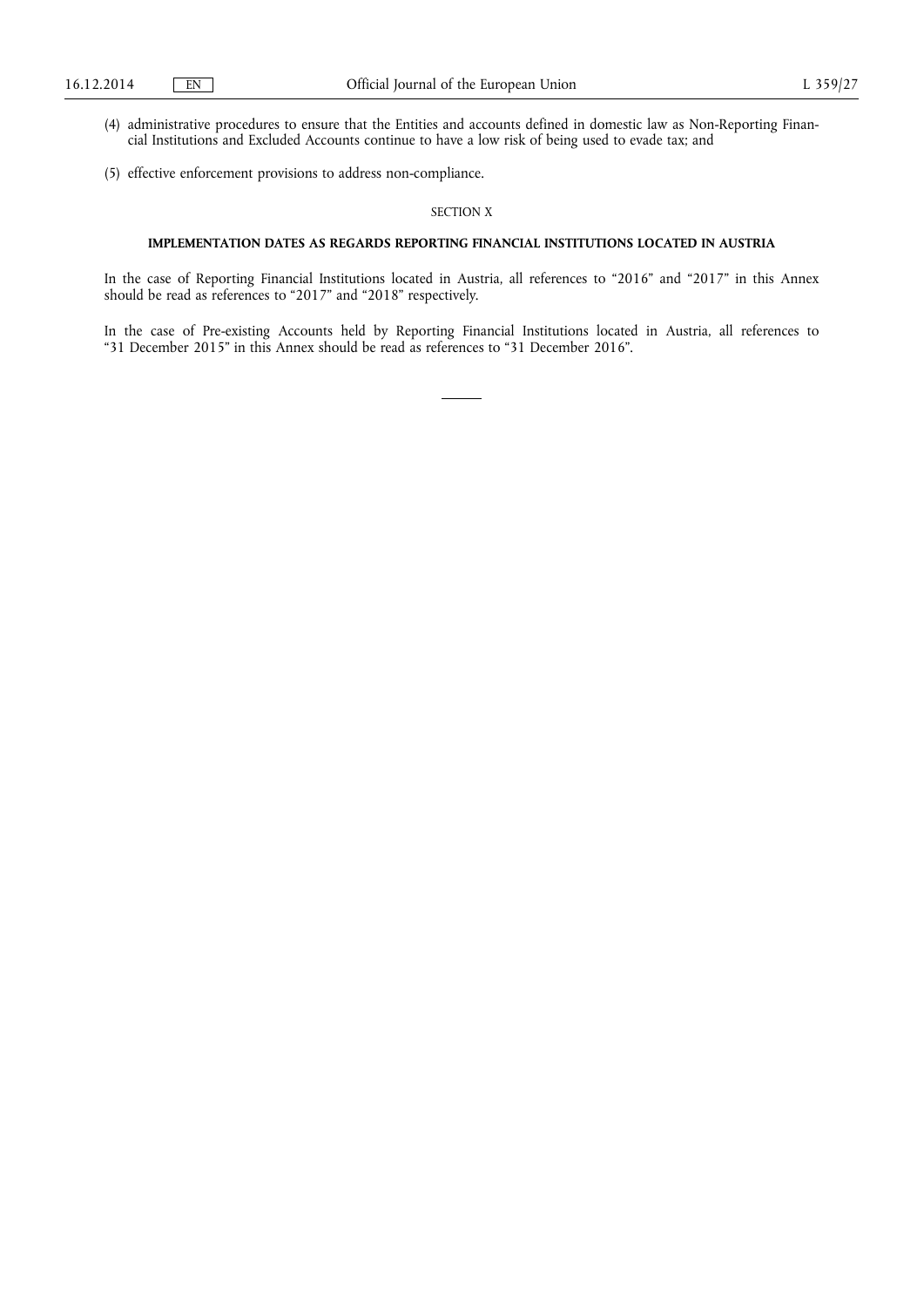#### *ANNEX II*

# **COMPLEMENTARY REPORTING AND DUE DILIGENCE RULES FOR FINANCIAL ACCOUNT INFORMATION**

1. Change in circumstances

A "change in circumstances" includes any change that results in the addition of information relevant to a person's status or otherwise conflicts with such person's status. In addition, a change in circumstances includes any change or addition of information to the Account Holder's account (including the addition, substitution, or other change of an Account Holder) or any change or addition of information to any account associated with such account (applying the account aggregation rules described in subparagraphs C(1) through (3) of Section VII of Annex I) if such change or addition of information affects the status of the Account Holder.

If a Reporting Financial Institution has relied on the residence address test described in subparagraph B(1) of Section III of Annex I and there is a change in circumstances that causes the Reporting Financial Institution to know or have reason to know that the original Documentary Evidence (or other equivalent documentation) is incorrect or unreliable, the Reporting Financial Institution must, by the later of the last day of the relevant calendar year or other appropriate reporting period, or 90 calendar days following the notice or discovery of such change in circumstances, obtain a self-certification and new Documentary Evidence to establish the residence(s) for tax purposes of the Account Holder. If the Reporting Financial Institution cannot obtain the self-certification and new Documentary Evidence by such date, the Reporting Financial Institution must apply the electronic record search procedure described in subparagraphs B(2) through (6) of Section III of Annex I.

2. Self-certification for New Entity Accounts

With respect to New Entity Accounts, for the purposes of determining whether a Controlling Person of a Passive NFE is a Reportable Person, a Reporting Financial Institution may only rely on a self-certification from either the Account Holder or the Controlling Person.

3. Residence of a Financial Institution

A Financial Institution is "resident" in a Member State if it is subject to the jurisdiction of such Member State (i.e., the Member State is able to enforce reporting by the Financial Institution). In general, where a Financial Institution is resident for tax purposes in a Member State, it is subject to the jurisdiction of such Member State and it is, thus, a Member State Financial Institution. In the case of a trust that is a Financial Institution (irrespective of whether it is resident for tax purposes in a Member State), the trust is considered to be subject to the jurisdiction of a Member State if one or more of its trustees are resident in such Member State except if the trust reports all the information required to be reported pursuant to this Directive with respect to Reportable Accounts maintained by the trust to another Member State because it is resident for tax purposes in such other Member State. However, where a Financial Institution (other than a trust) does not have a residence for tax purposes (e.g., because it is treated as fiscally transparent, or it is located in a jurisdiction that does not have an income tax), it is considered to be subject to the jurisdiction of a Member State and it is, thus, a Member State Financial Institution if:

- (a) it is incorporated under the laws of the Member State;
- (b) it has its place of management (including effective management) in the Member State; or
- (c) it is subject to financial supervision in the Member State.

Where a Financial Institution (other than a trust) is resident in two or more Member States, such Financial Institution will be subject to the reporting and due diligence obligations of the Member State in which it maintains the Financial Account(s).

4. Account maintained

In general, an account would be considered to be maintained by a Financial Institution as follows:

- (a) in the case of a Custodial Account, by the Financial Institution that holds custody over the assets in the account (including a Financial Institution that holds assets in street name for an Account Holder in such institution);
- (b) in the case of a Depository Account, by the Financial Institution that is obligated to make payments with respect to the account (excluding an agent of a Financial Institution regardless of whether such agent is a Financial Institution);